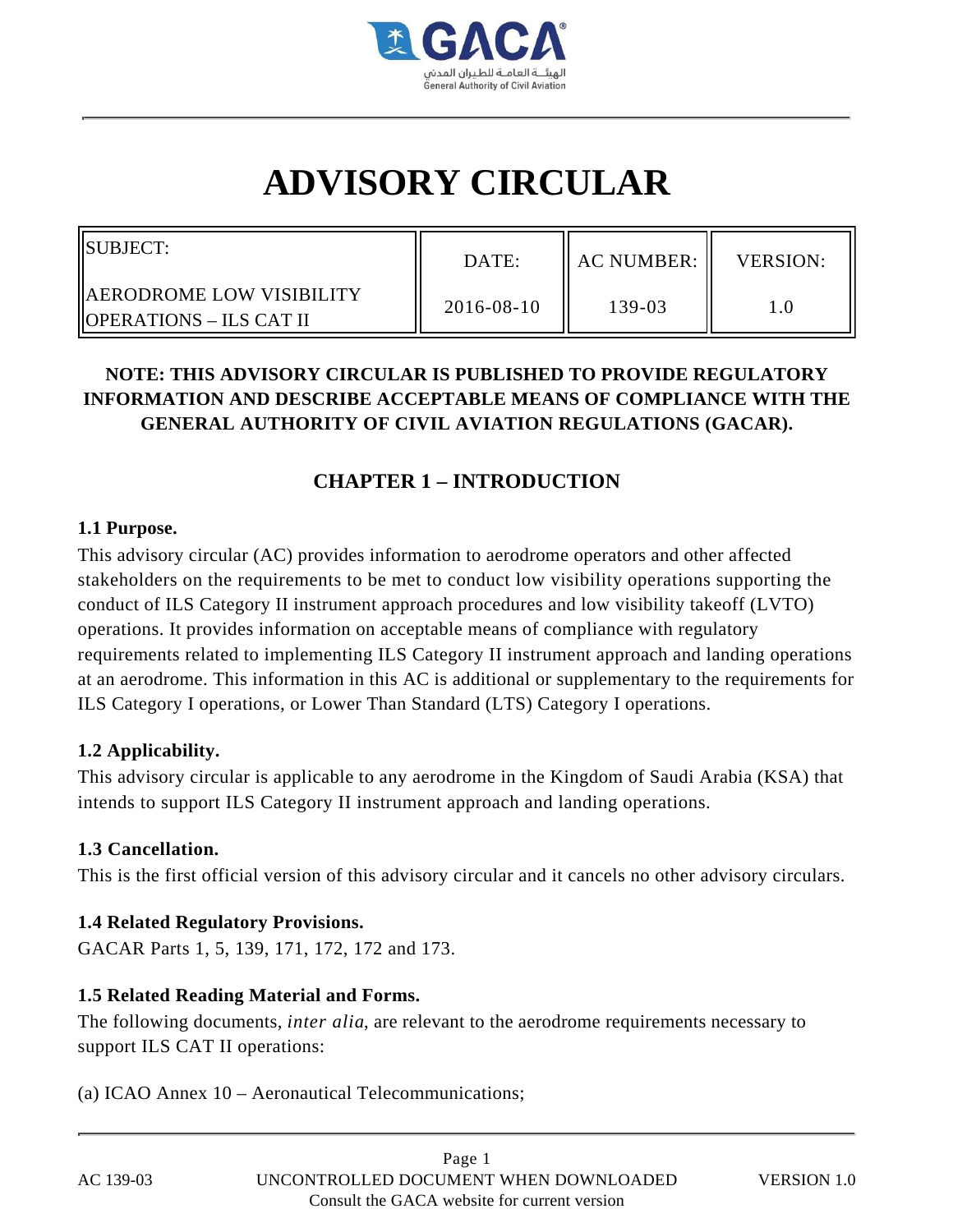

- (b) ICAO Annex 14 Aerodromes;
- (c) ICAO Annex 15 Aeronautical Information Services;
- (d) ICAO Annex 19 Safety Management;
- (e) ICAO Doc 8168 PANS-OPS Volumes I and II;
- (f) ICAO Doc 9137 Airport Services Manual;
- (g) ICAO Doc 9157 Aerodrome Design Manual;
- (h) ICAO Doc 9184 Airport Planning Manual;
- (i) ICAO Doc 9365 Manual of All Weather Operations;
- (j) ICAO Doc 9774 Manual on Certification of Aerodromes;
- (k) ICAO Doc 9859 Safety Management Manual;
- (l) ICAO Doc 9426 Air Traffic Services Planning Manual;
- (m) ICAO Doc 9476 Manual on Surface Movement Guidance and Control Systems (SMGCS);
- (n) ICAO Doc 9830 A-SMGCS Manual;
- (o) ICAO Doc 9859 Safety Management Manual;
- (p) ICAO Doc 9981 PANS Aerodromes;
- (q) KSA Aeronautical Information Publication (AIP) and associated documents.

NOTE: References to specific sections or paragraphs of the above documents in this AC are valid for the versions of these documents in effect on the date of publication of this AC.

#### **1.6 Definitions of Terms Used in this Advisory Circular.**

Affected parties should refer to Subpart A of GACAR Part 1 for a full listing of defined terms used in the new GACAR and specifically those related to safety management. This advisory circular may introduce several additional definitions to aid in a common understanding of the ideas presented in this document. In cases where the definitions in this document differ from an identical term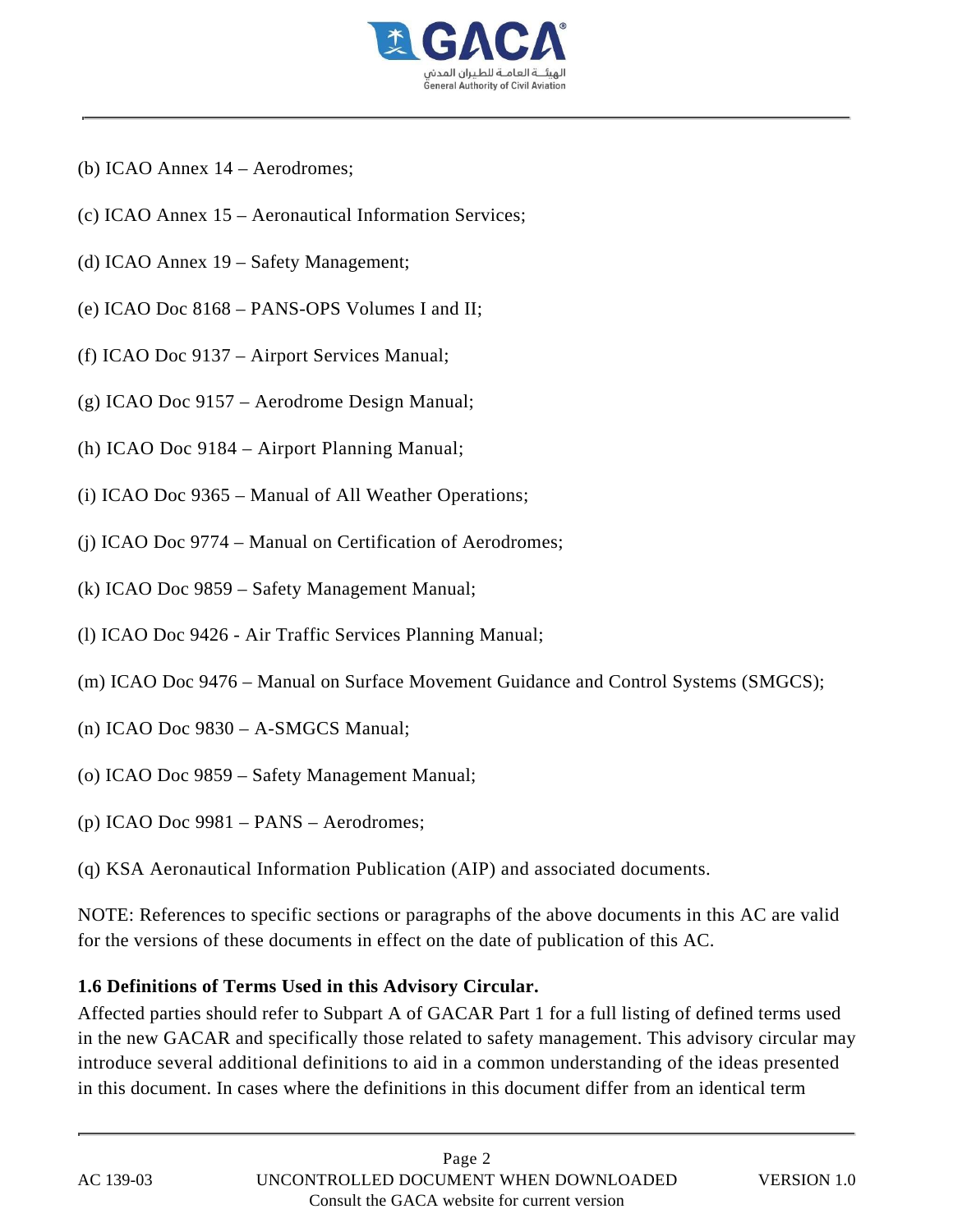

defined in GACAR Part 1, the definition in GACAR Part 1 will prevail when interpreting regulatory requirements.

## **1.7 Approval.**

This advisory circular has been approved for publication by the Assistant President, Safety, Security and Air Transport Sector of the General Authority of Civil Aviation.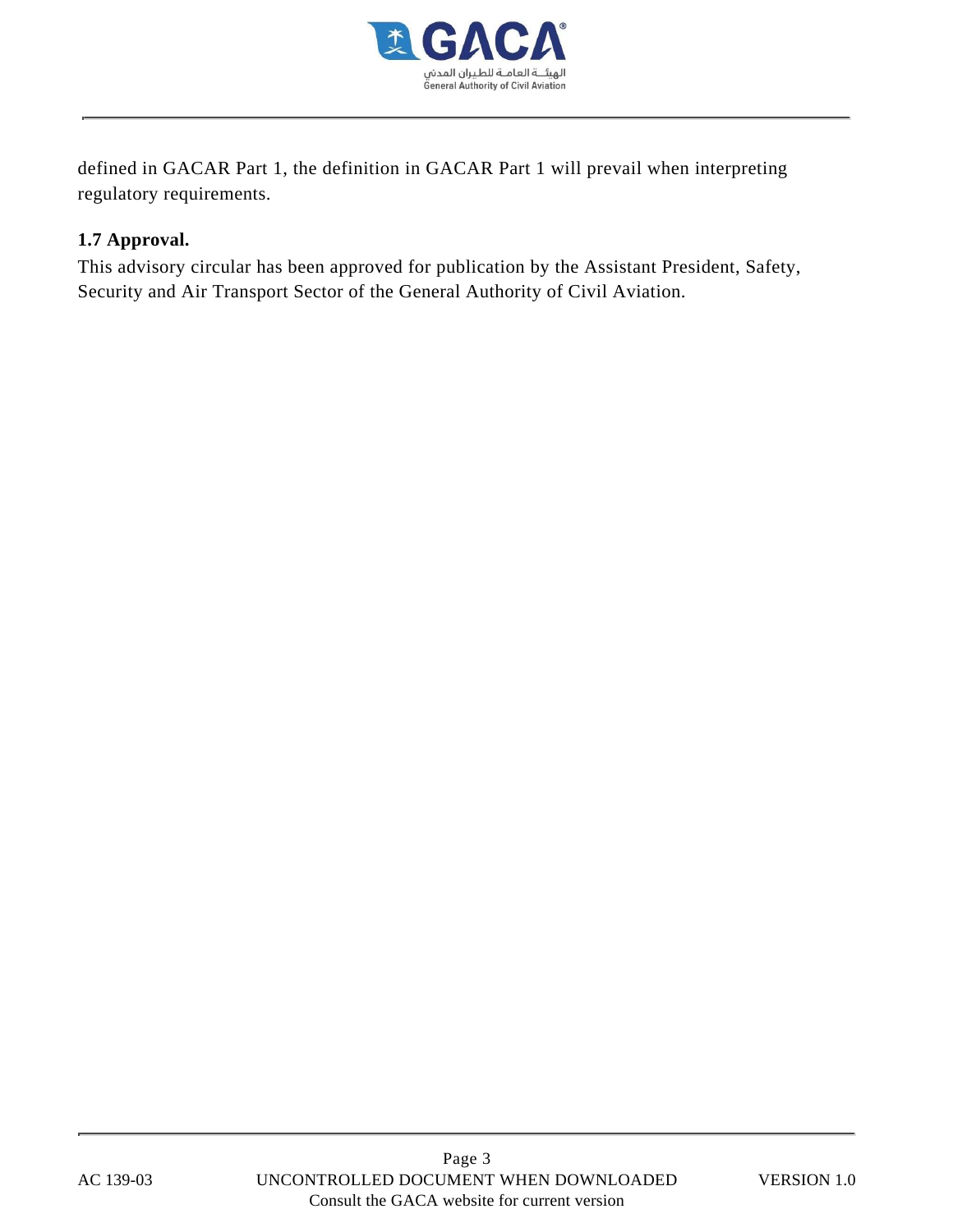

# **CHAPTER 2 – GENERAL PROVISIONS**

2.1 As a condition of aerodrome certification, the aerodrome operator is responsible for developing, establishing and maintaining Low Visibility Procedures (LVP). LVP are developed in conjunction with ATC and other affected parties including the meteorological service, and the navigation facility maintenance organization.

2.2 When upgrading and maintaining the facilities used to support aerodrome surface or flight operations taking place when Reduced Aerodrome Visibility Conditions (RAVC) exist, or to support flight operations which require LVP to be in force, the aerodrome operator must, under the provisions of GACAR Part 139, take into account the Standards and Recommended Practices (SARPS) detailed in Annex 14.

2.3 The aerodrome operator should establish operational procedures to support the LVP Preparation Phase. The activation of the LVP Preparation Phase is initiated by ATC when it is assessed that LVP are likely to be required. The coordination of activities undertaken as part of safeguarding the movement area would be the responsibility of the aerodrome operator. It is the responsibility of the aerodrome operator to ensure that all required operational measures are in place before advising ATC that LVP can be declared to be in force.

2.4 This advisory circular outlines the prerequisites to be considered in the development and implementation of infrastructure, facilities, equipment and procedures that will be used to support the ground operation of aircraft & vehicles on the aerodrome when RAVC exist, as well as the requirements to support specified take-off and departure and approach and landing operations that require LVP to be in force.

2.5. The aerodrome operator should establish operational procedures for maintenance and inspection of electrical system related to ILS equipment, as per ICAO Annex 14, Chapter 10, PANS-AERODROMES (Doc 9981) Annex 1 to Chapter 2 and ICAO Doc 9137, Part 9. The Aerodrome Manual should be updated accordingly (PANS-AERODROMES, Appendix C to Chapter 2)

2.6. The aerodrome operator should establish operational procedures for maintenance and inspection of ILS equipment, as per ICAO Annex 14, Chapter 10, PAN-AERODROMES, Annex 1 to Chapter 2 and ICAO Doc 9137, Part 9. The Aerodrome Manual should be updated accordingly.

2.7. When safety occurrences of the following types are reported, the following critical data should be collected when relevant and feasible. This may require a collaborative effort from the aerodrome operator, air navigation service provider or other involved parties commensurate with the severity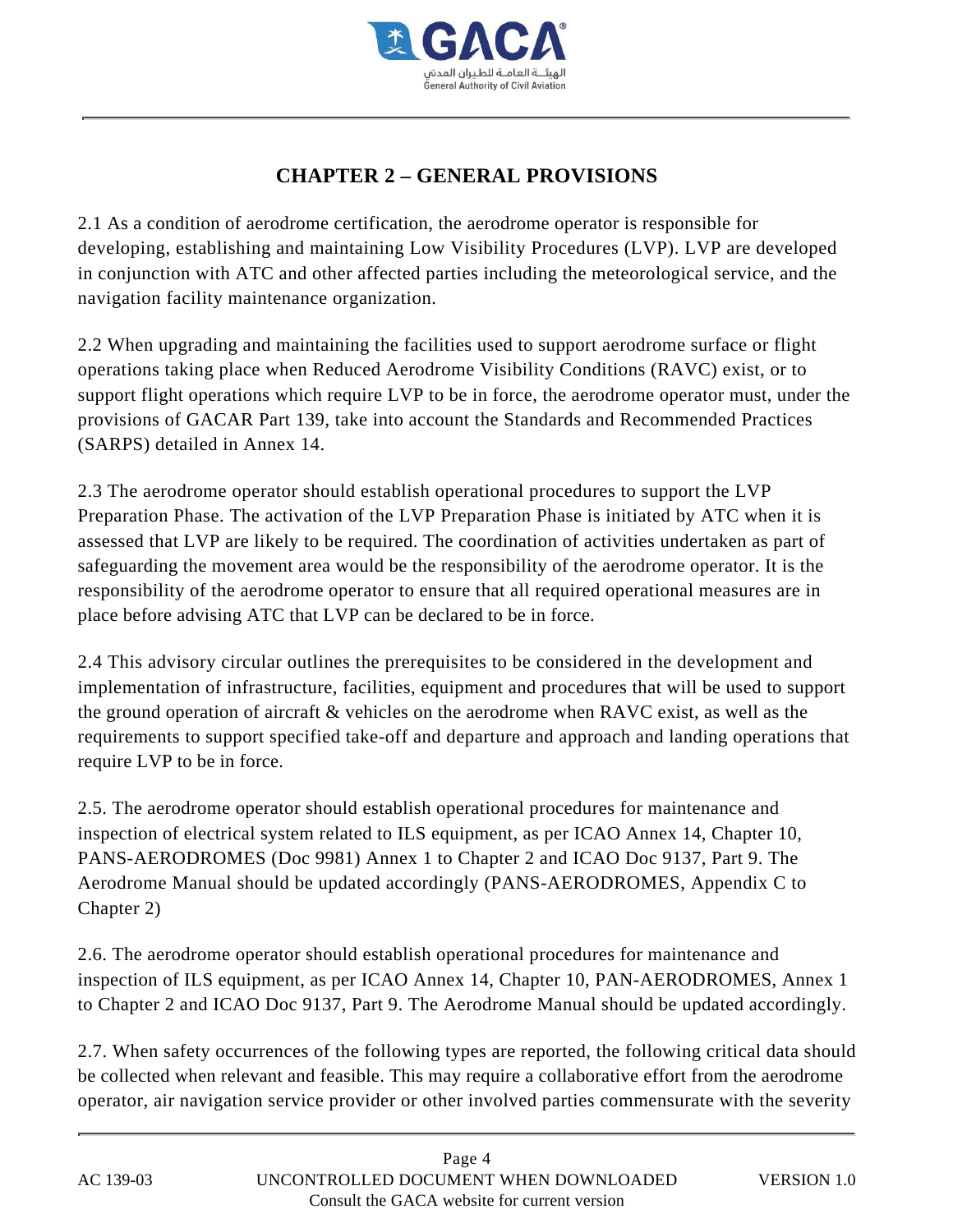

of the potential risk attached to each occurrence: Ground-based vertical guidance available and operational, mainly for instrument landing system (ILS), precision approach path indicator (PAPI), abbreviated precision approach path indicator (APAPI);

2.8 When considering the equipment requirements and the operations that take place on the aerodrome, it is important to appreciate the relationship between the existing provisions developed by the various agencies involved in the process.

2.9 The specific equipment and operational procedures which need to be provided for the safe conduct of these ground operations depends on the aerodrome operating minima chosen and the extent to which aircraft and vehicles may come into conflict. Conflicting traffic may be reduced or eliminated by restricting the number and type of movements and selection of facilities appropriate for the particular aerodrome lay-out and traffic density planned. The means adopted will vary with the size and complexity of the maneuvering area and with the movement rate required.

2.10 The ICAO Manual of Surface Movement Guidance and Control Systems (SMGCS) (Doc 9476) details operational requirements for basic surface movement guidance and control systems. The systems described in ICAO Doc 9476 are not always capable of providing the support to aircraft operations as necessary to enable the required levels of capacity and safety, especially under low visibility conditions.

2.11 The ICAO Advanced Surface Movement Guidance and Control Systems (A-SMGCS) Manual (Doc 9830) provides additional guidance intended to support the provision of adequate capacity and safety in relation to specific weather conditions, traffic density and aerodrome layout by making use of modern technologies and a high level of integration between the various functionalities.

2.12 This advisory circular outlines the aerodrome facilities and infrastructure necessary to support aerodrome ground and aircraft operations for Low Visibility Operations - ILS Category II (ILS CAT II). To achieve certification for ILS CAT II operations, aerodrome operators must comply fully with the requirements of GACAR Part 139, ICAO Annex 14 and associated documents.

2.13 When aircraft or aerodrome ground operations are planned to take place while Reduced Aerodrome Visibility Conditions (RAVC) exist, all the facilities of the aerodrome must be considered and assessed for their suitability for such operations. Special operational procedures, and, in some instances, additional equipment, may be required to ensure that these operations can be conducted safely.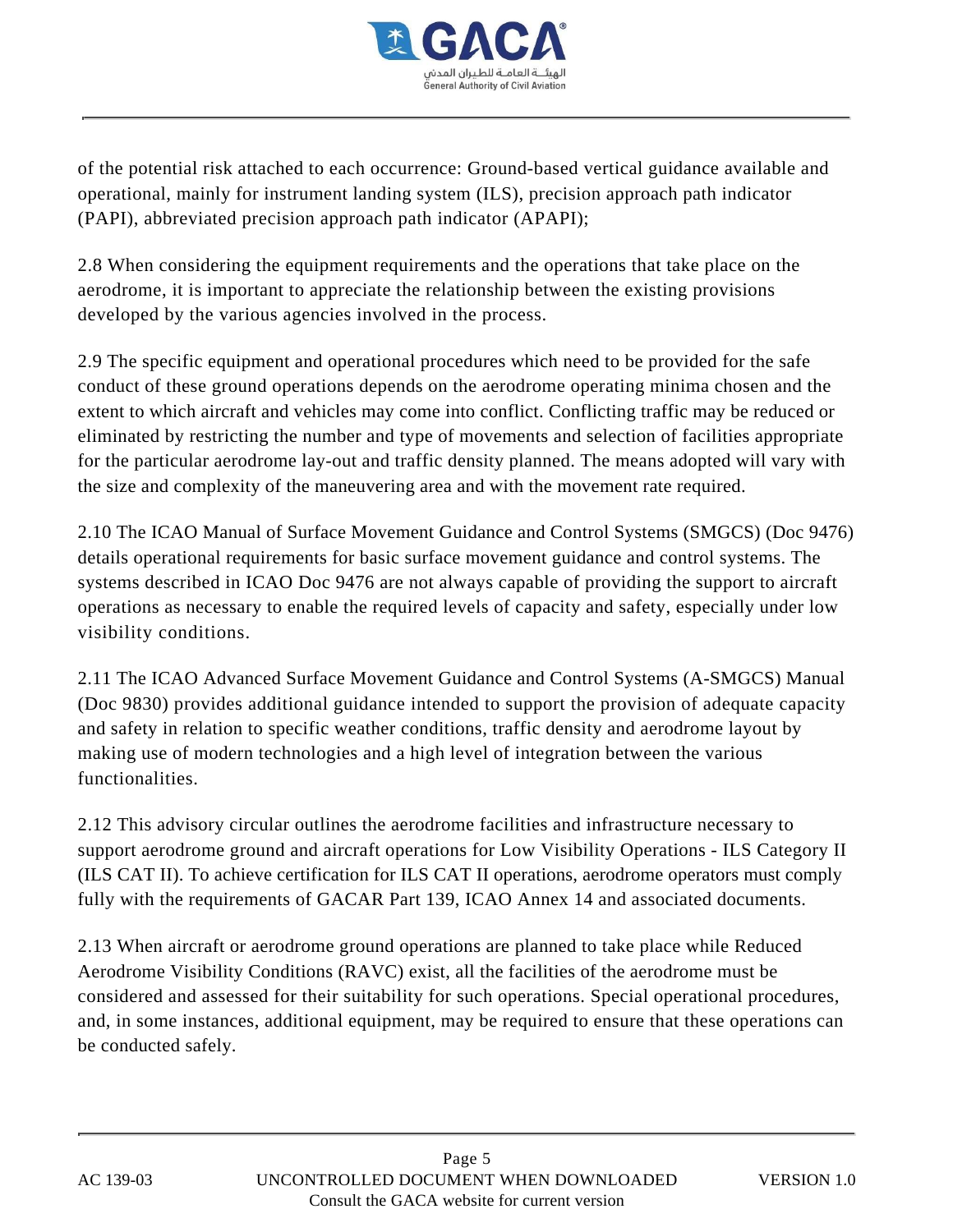

# **CHAPTER 3 – REQUIREMENTS FOR AERODROME OPERATORS**

## **3.1 Physical Characteristics.**

3.1.1 The physical characteristics of the runways and taxiways, as well as the requirements for obstacle clearance, the protection of the defined areas surrounding a runway, and the characteristics of pre-threshold terrain need to be carefully considered in order to ensure that low visibility departure and approach operations can be conducted safely. Full design requirements can be found in Annex 14 Volume I, and ICAO Doc 9157, Parts 1 and 2.

## *Longitudinal Slopes*

3.1.2 The longitudinal slopes of the runway should not exceed 0.8 per cent for the first and last quarter of the length of the runway. (Refer ICAO Annex 14, Volume I, para 3.1.14).

## *Obstacle Limitation Requirements.*

3.1.3 The following obstacle limitation surfaces must be established for a precision approach runway:

- Conical surface;
- Inner horizontal surface:
- Approach surface and inner approach surface;
- Transitional surfaces;
- Inner transitional surfaces; and
- Baulked landing surface. (Refer ICAO Annex 14, Volume I, para 4.2.15).

3.1.4 The obstacle-free zone, extended to the appropriate Category II obstacle clearance height, must not be penetrated by any obstacle except those specifically permitted in Annex 14, Volume I.

## *Runway Centerline Marking*

3.1.5 The width of the runway centerline stripes must not be less than 0.90 m. (Refer ICAO Annex 14, Volume I, para 5.2.3.4).

## *Taxiway Centerline Marking*

3.1.6 If the enhanced taxiway centerline marking intersects another runway-holding position marking, such as for a precision approach ILS CAT II or III runway, and it is located within 47 m of the first runway-holding position marking, the enhanced taxiway centre line marking must be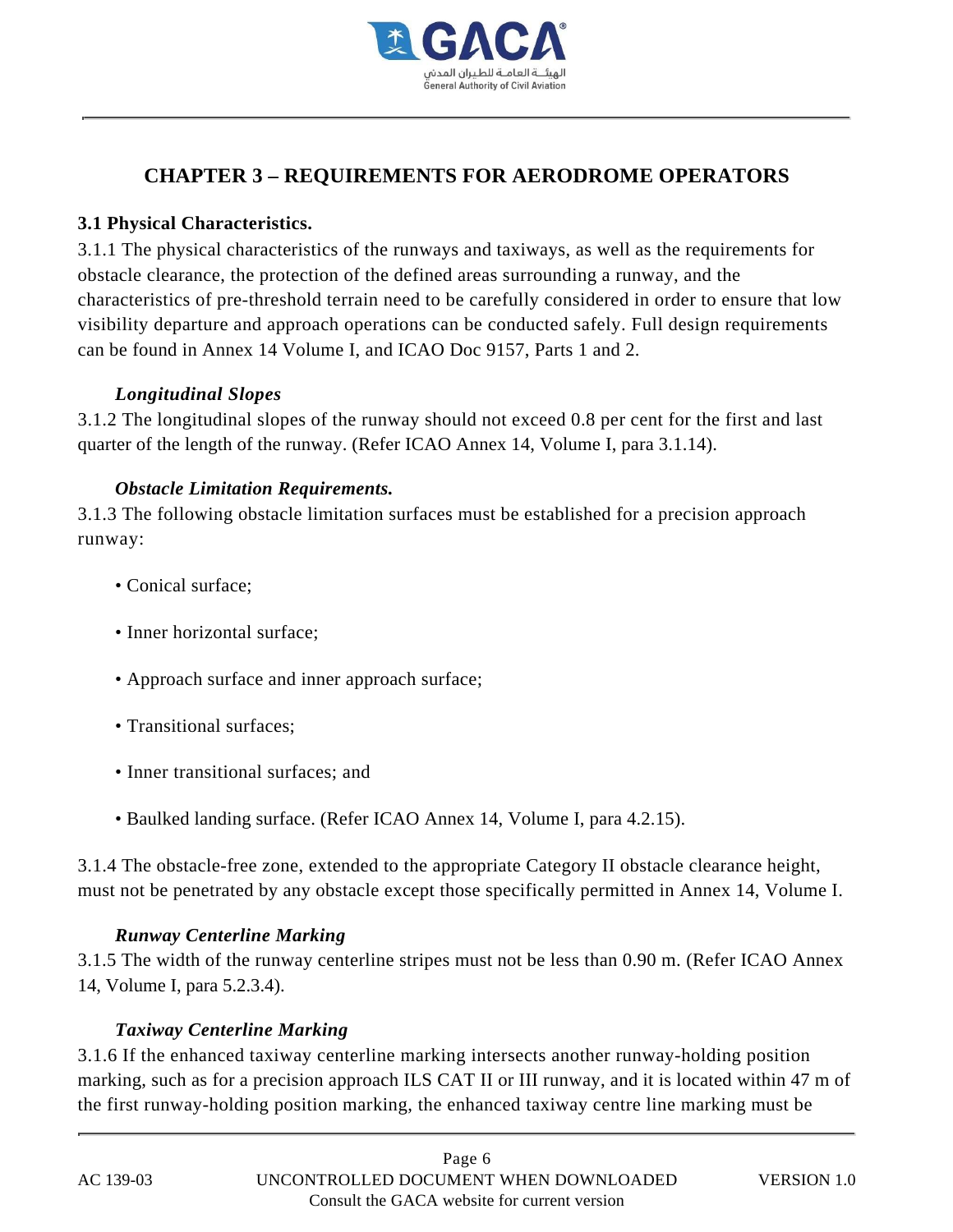

interrupted 0.9 m prior to and after the intersected runway-holding position marking. (Refer ICAO Annex 14, Volume I, para 5.2.8).

## **3.2 Construction and maintenance activities.**

3.2.1 Construction or maintenance activities in the proximity of aerodrome electrical systems must be restricted whenever low visibility procedures are in force. Details may be found in Annex 14, Volume I, 10.4.13.

## **3.3 ILS Equipment.**

3.3.1 ILS equipment must comply with the requirements, and be installed in accordance with the requirements, of ICAO Annex 10, Volume I, Parts 2 and 3. Aerodrome operators must ensure that the organization responsible for the maintenance of the ILS equipment complies with all of the operational requirements for low visibility operations when those procedures are in force.

## **3.4 Secondary power supplies.**

3.4.1 Requirements and recommendations for the provision of power supplies for aerodrome lighting and other essential facilities and equipment, including changeover times for secondary supplies, are specified in Annex 14, Volume I, 8.1.

3.4.2 Further guidance material is provided in the Aerodrome Design Manual (Doc 9157), Part 4.

3.4.3 Requirements and recommendations on how to achieve specified changeover times is contained in Annex 10, Volume I, Attachment C to Part I.

3.4.4 For Category II ILS operations, aerodromes must provide secondary power supplies in accordance with Annex 14, Volume I, 8.1. Maximum switch over times are outlined below and detailed at Annex 14, Volume I, Table 8-1.

| Inner 300 m of the approach lighting | 1 second   |
|--------------------------------------|------------|
| Other parts of the approach lighting | 15 seconds |
| <b>Obstacles</b>                     | 15 seconds |
| Runway edge                          | 15 seconds |
| Runway threshold                     | 1 second   |
| Runway end                           | 1 second   |
| Runway centerline                    | 1 second   |
| Runway touchdown zone                | 1 second   |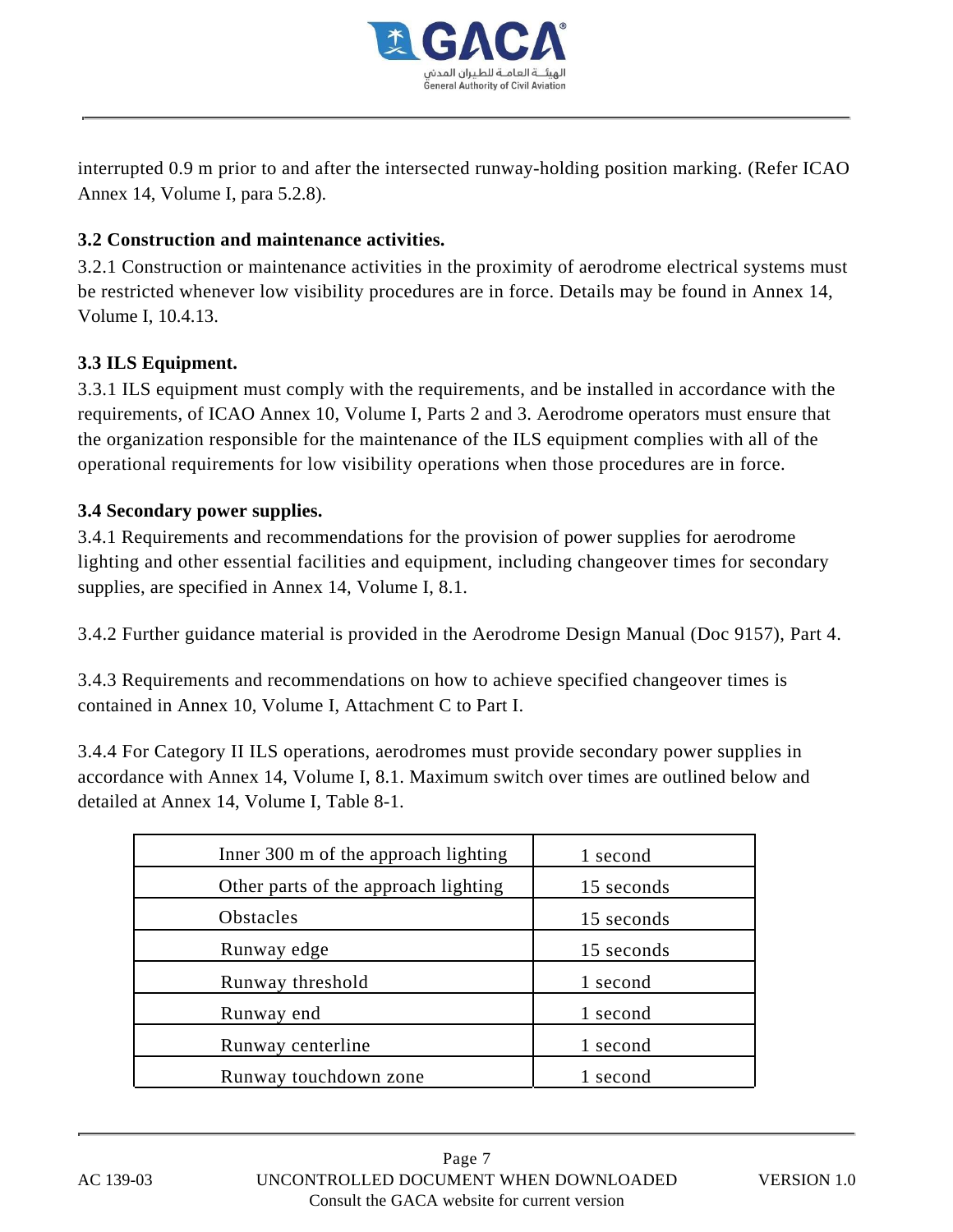

| All stop bars     | l second   |
|-------------------|------------|
| Essential taxiway | 15 seconds |

#### **3.5 Visual aids.**

3.5.1 The need for visual aids will depend on the type of operations to be undertaken under various visibility conditions, the traffic density to be supported, and the complexity of the aerodrome layout and ground operations. The following information is provided in the context of ILS Cat II operations.

3.5.2 As visibility conditions deteriorate, appropriate visual aids may be required to enable pilots and vehicle drivers to identify their position and required routings on the movement area, and to assist them in avoiding other traffic.

3.5.3 Requirements and recommendations relating to visual aids at aerodromes are detailed at Annex 14, Volume I, Chapter 5.

3.5.4 Details of the taxiway guidance system must be published in the appropriate sections of the AIP. Requirements are shown in Annex 15, Appendix 1, AD 2.9.

## *Surface Movement Guidance and Control System*

3.5.5 A surface movement guidance and control system must be provided at the aerodrome. Requirements are shown in Annex 14, Volume I, paragraph 9.8.1.

3.5.6 The design requirements for a surface movement guidance and control system are shown in Annex 14, Volume I, paragraph 9.8.2 and should take into account:

- The density of air traffic;
- The visibility conditions under which operations are intended;
- The need for pilot orientation;
- The complexity of the aerodrome layout;
- Movements of vehicles.

3.5.7 Aerodrome operators should consider providing location and guidance signs, markings and traffic lights on service roads.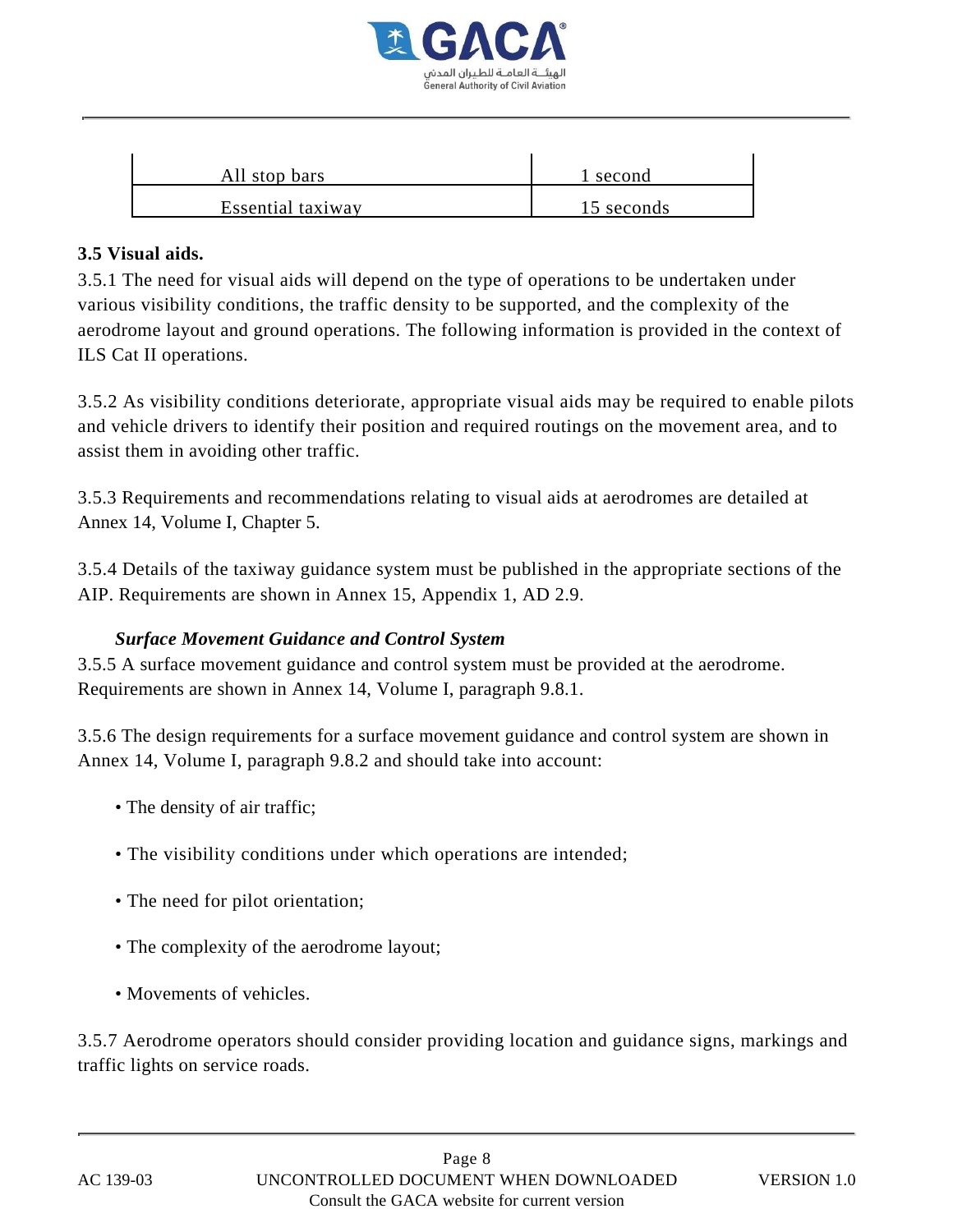

Note.— Guidance on surface movement guidance and control systems is contained in the Manual of Surface Movement Guidance and Control Systems (SMGCS) (ICAO Doc 9476).

## **3.6 Aerodrome markings.**

3.6.1 General requirements and recommendations relating to aerodrome markings are specified in Annex 14, Volume I, 5.2.

3.6.2 Specific requirements relating to aerodrome marking topics items may be found in Annex 14, Volume I at the references noted in the table below:

| Runway holding position marking                                                                                                                               | 5.2.10                                              |
|---------------------------------------------------------------------------------------------------------------------------------------------------------------|-----------------------------------------------------|
| Aircraft stand markings                                                                                                                                       | 5.2.13                                              |
| Safety lines on a paved apron                                                                                                                                 | 5.2.14                                              |
| Aircraft stand maneuvering guidance lights                                                                                                                    | <u>5.3.26</u>                                       |
| Continuous guidance (including aircraft stand<br>lead in line and maneuvering guidance lights)                                                                | 5.2.8                                               |
| Runway holding positions installed for<br>protection for relevant localizer and glidepath<br>critical & sensitive areas and the obstacle free<br>zone $(OFZ)$ | 5.2.11                                              |
| Intermediate holding position markings at<br>taxiway intersections and intermediate holding<br>position markings                                              | 5.2.11                                              |
| Runway centerline marking                                                                                                                                     | 5.2.3.1                                             |
| Guided take-off                                                                                                                                               | Table 3-2 plus Att C & G<br>from Annex 10, Volume I |
| Threshold marking at the threshold of a paved<br>instrument runway                                                                                            | 5.2.4                                               |
| Aiming point marking at each approach end of a<br>paved runway                                                                                                | 5.2.5.2 and 5.2.5.3                                 |
| Touchdown zone markings on paved runways                                                                                                                      | 5.2.6.1 and 5.2.6                                   |
| Holding bay, runway-holding position and<br>road-holding positions                                                                                            | Table 3-2 plus Att C & G<br>from Annex 10, Volume I |

3.6.3 In addition, it is recommended that:

• Surface markings that are the sole runway or taxiway center line reference to the users during low visibility procedures (LVP), or other essential markings used in connection with LVP, be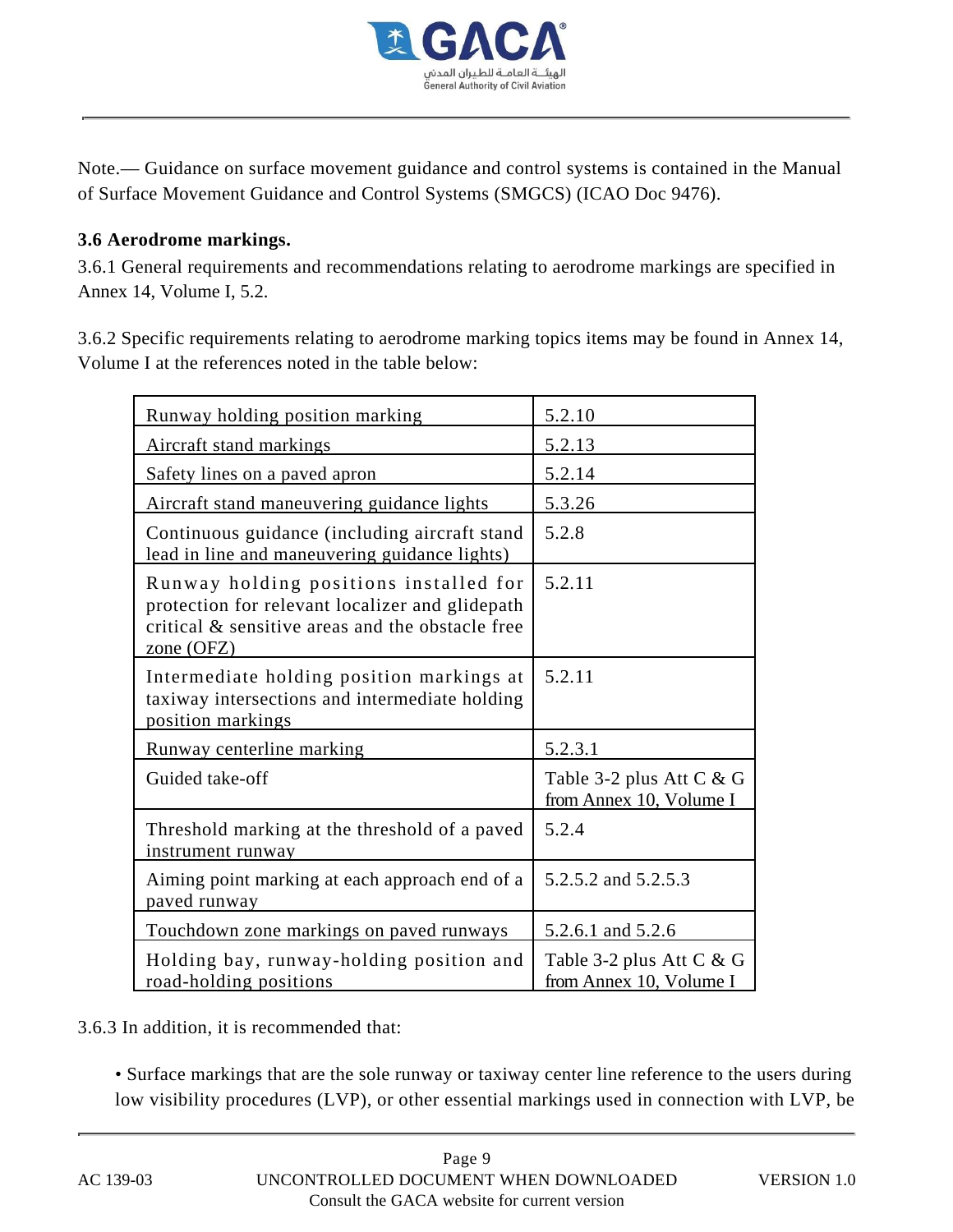

sufficiently conspicuous to the users throughout the taxi routes, and kept free of contamination;

• Service roads and emergency access roads are provided with adequate markings to enable drivers of emergency response vehicles to establish their position and route in the lowest visibility conditions in which the aerodrome maintains operations.

## **3.7 Lighting.**

3.7.1 General requirements and recommendations relating to lighting systems are specified in Annex 14, Volume I, Chapter 5.3.

3.7.2 Specific requirements relating to lighting systems may be found may be found in Annex 14, Volume I at the references noted in the table below:

| Automatic monitoring and relay to ATSUs of<br>lighting systems that are used for aircraft control<br>purposes | 8.3.2                                    |
|---------------------------------------------------------------------------------------------------------------|------------------------------------------|
| Runway edge lights provided for a runway<br>intended for use at night                                         | 5.3.9.1                                  |
| Automatic monitoring of lighting systems                                                                      | 8.3.4 and 8.3.5                          |
| Indication of the operational status of lights<br>within defined response times.                              | 8.3.3                                    |
| Runway threshold identification lights                                                                        | 5.3.8.1                                  |
| Runway edge lights on runways intended for<br>take-off when $RVR < 800m$                                      | 5.3.9.2                                  |
| Runway centerline lights on runway intended to<br>be used for take-off                                        | 5.3.12.4                                 |
| Runways to be equipped with edge lights with<br>runway end lights                                             | 5.3.9.1 and 5.3.11.1                     |
| Runway edge lights spaced at intervals of not<br>more than 60 m                                               | 5.3.9.6                                  |
| Runway centerline lights on runways intended<br>to be used when $RVR < 400$ m                                 | 5.3.12.3                                 |
| Approach lighting systems                                                                                     | 5.3.4                                    |
| Runway edge lights uniformly spaced in rows -<br>not more than 60 m intervals                                 | 5.3.9.1 and 5.3.9.6                      |
| Runway threshold lights spacing                                                                               | 5.3.10.1 and 5.3.10.4.b.                 |
| Configuration of runway threshold lights                                                                      | 5.3.10.1 and 5.3.10.4.b<br>and 5.3.11.3. |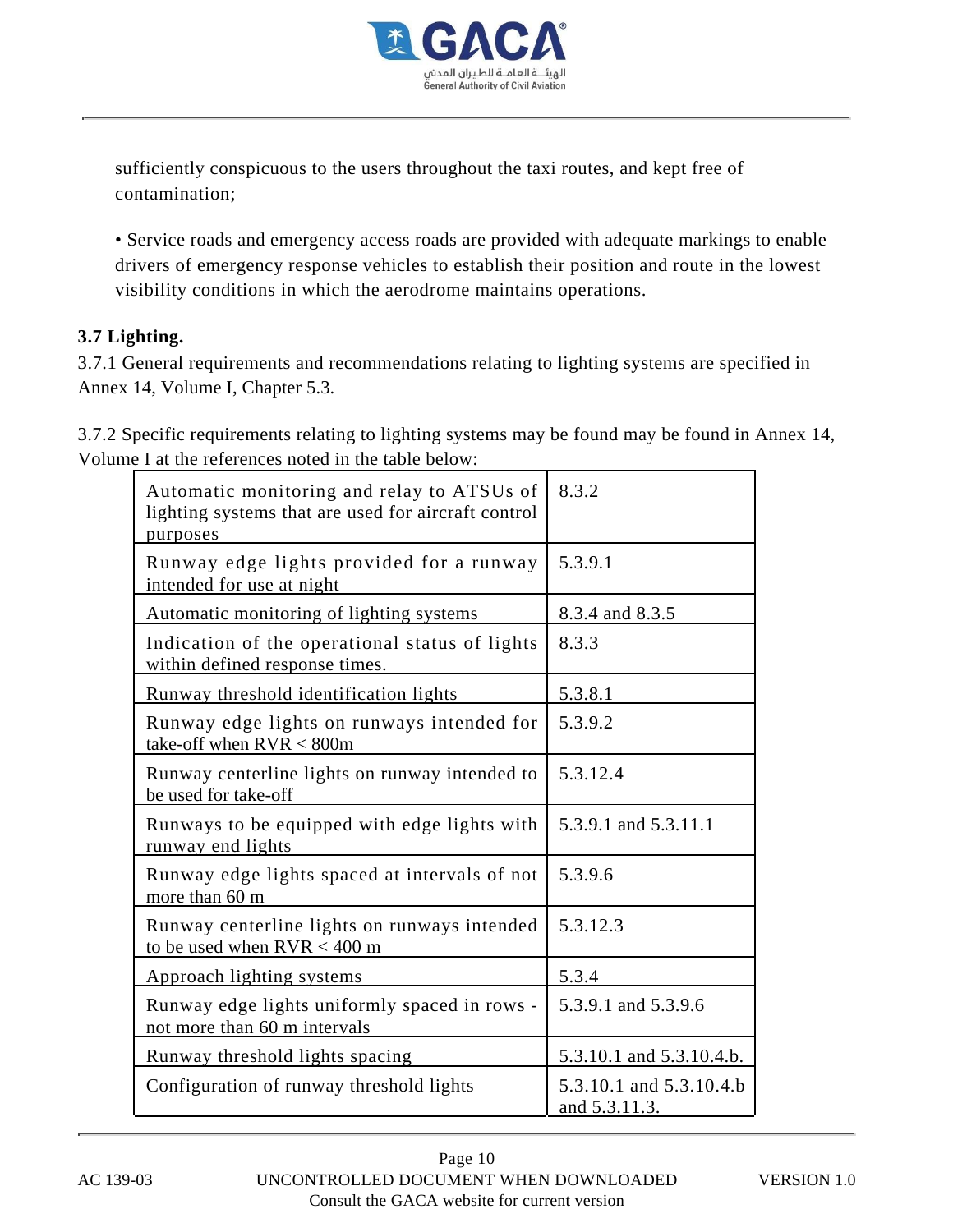

| Configuration of runway end lights                                                                                                                             | 5.3.11.1 and 5.3.11.2<br>and 5.3.11.3. |
|----------------------------------------------------------------------------------------------------------------------------------------------------------------|----------------------------------------|
| Configuration of runway centerline lights                                                                                                                      | 5.3.12.1 and 5.3.12.5                  |
| Provide runway touchdown zone lights                                                                                                                           | 5.3.13                                 |
| Provide taxiway center line lights for use when<br>RVR < 350 m                                                                                                 | 5.3.16.1                               |
| Special design criteria relating to taxiway<br>lighting highlighting ILS critical/sensitive areas<br>and the transitional surfaces                             | 5.3.16.7                               |
| Provision of rapid exit taxiway indicator lights<br>(RETILs) on a runways intended for use when<br>$RVR < 350$ m, and/or where the traffic density is<br>heavy | 5.3.14.1                               |
| Lighting for any intermediate holding position<br>defined for use in visibility conditions<br>corresponding to RVR below 350 m                                 | 5.3.20.1                               |
| Intermediate holding position lights                                                                                                                           | 5.3.20.2                               |
| Lighting for road-holding positions serving a<br>runway intended to be used when $RVR < 350$ m                                                                 | 5.3.27.1                               |
| Colors of aircraft stand maneuvering guidance<br>lights                                                                                                        | 5.3.26                                 |
| Effective guidance to aircraft maneuvering on the<br>apron during all visibility                                                                               | 5.3.25                                 |
| conditions in which the aerodrome is used                                                                                                                      |                                        |
| Provision of aircraft stand maneuvering guidance<br>lights for stands intended for use in poor<br>visibility conditions                                        | 5.3.26                                 |
| Spacing of runway lights to be published in the<br>AIP                                                                                                         | Annex 15, App 1, AD<br>2.14            |

3.7.3 Guidance on air traffic control interface and visual aids monitoring can be found in the Aerodrome Design Manual (ICAO Doc 9157), Part 5.

3.7.4 Runway lighting systems must be automatically monitored to provide an indication when the serviceability levels of any element, falls below the minimum serviceability level specified in Annex 14, Volume 1, 10.4.7 to 10.4.11. This information should be automatically relayed to the maintenance crew. (Refer Annex 14, Volume 1, 8.3.4).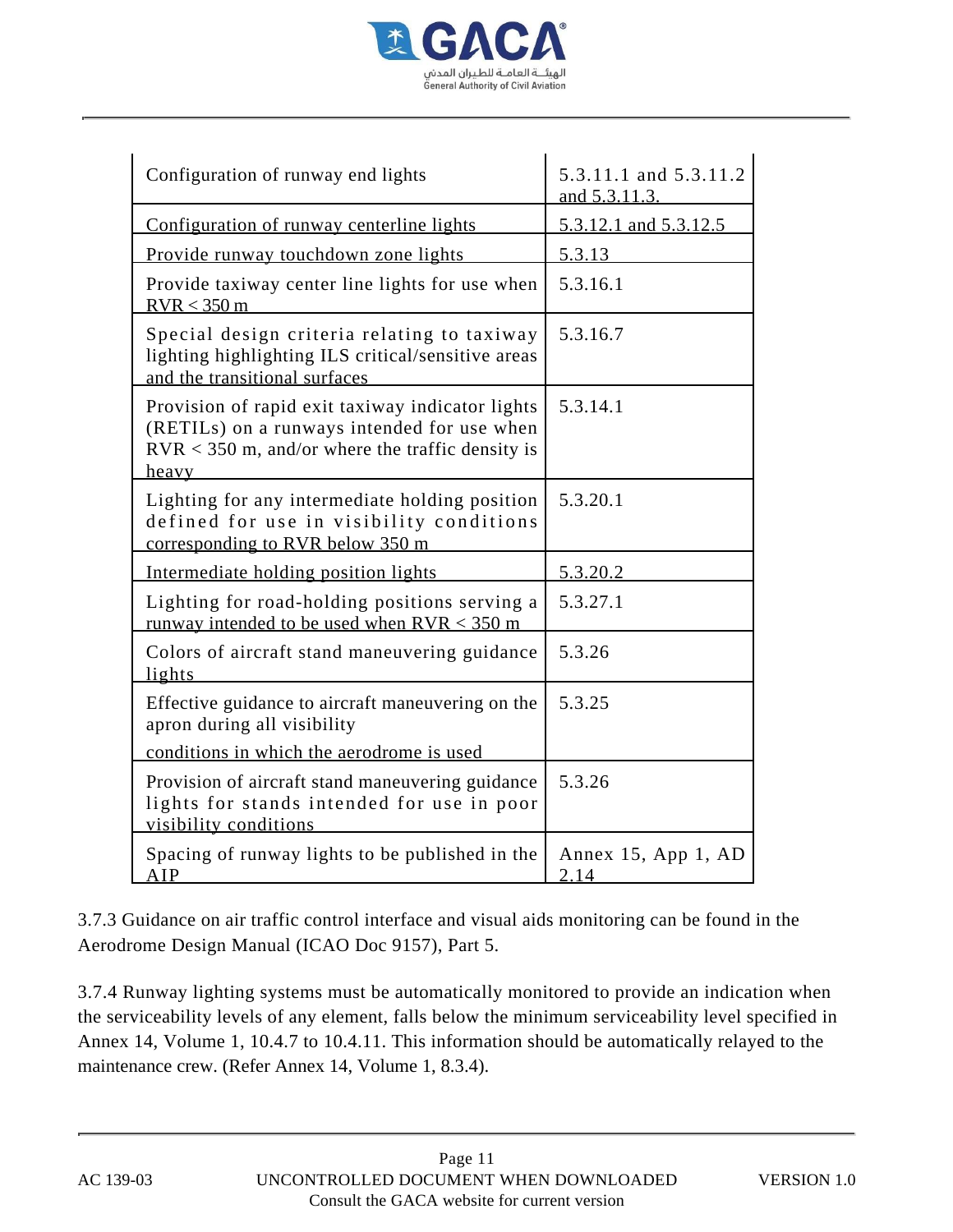

3.7.5 Runway lighting systems must be automatically monitored to provide an indication when the serviceability level of any element falls below the minimum level below which operations should not continue. This information should be automatically relayed to the air traffic services unit and displayed in a prominent position. (Refer Annex 14, Volume I, 8.3.5).

3.7.6 Strobe Lighting (sequenced or not), if installed, should not be used when ILS CAT II operations are in progress.

3.7.7 Runways centerline lights located from the threshold to the end at longitudinal spacing of approximately 15 m. Where the serviceability level of the runway centerline lights specified as maintenance objectives in Annex 14, Volume 1, 10.4.7 or 10.4.11, as appropriate, can be demonstrated and the runway is intended for use in runway visual range conditions of 350 m or greater, the longitudinal spacing may be approximately 30 m. (refer Annex14, Volume I, 5.3.12.5).

3.7.8 Annex 14, Volume I, Figure 5-25 provides information on design and configuration of centerline lights on a rapid exit taxiway. Annex 14, Volume I, Appendix 2, Figures 2-12, 2-13 and 2-14 provides information for the design and configuration the centerline lighting for taxiways intended to be used for operations in visibility conditions corresponding to RVR of less than 350 m. 3.7.9 Guidance on the design of taxiways, including the cockpit centerline tracking technique, is given in the Aerodrome Design Manual, Part 2.

3.7.10 Standards relating to taxiway centerline lights on taxiways intended for use at night in runway visual range conditions of 350 m or greater, and particularly on complex taxiway intersections and exit taxiways, except that these lights need not be provided where the traffic density is light and taxiway edge lights and centre line marking provide adequate guidance are shown in Annex 14, Volume I, 5.3.16.2.

3.7.11 The following practices relating to taxiway lighting are recommended:

a. Switchable or additional lighting may assist the correct identification of the nominated runway turn-off.

b. To make best use of the capacity of a runway and to assist pilots in the assessment of their relative position along the runway, the conspicuity of the approach to a rapid exit taxiway should be enhanced.

c. During LVP, the remaining distances to rapid exit taxiways should be identified by appropriate marking and lighting.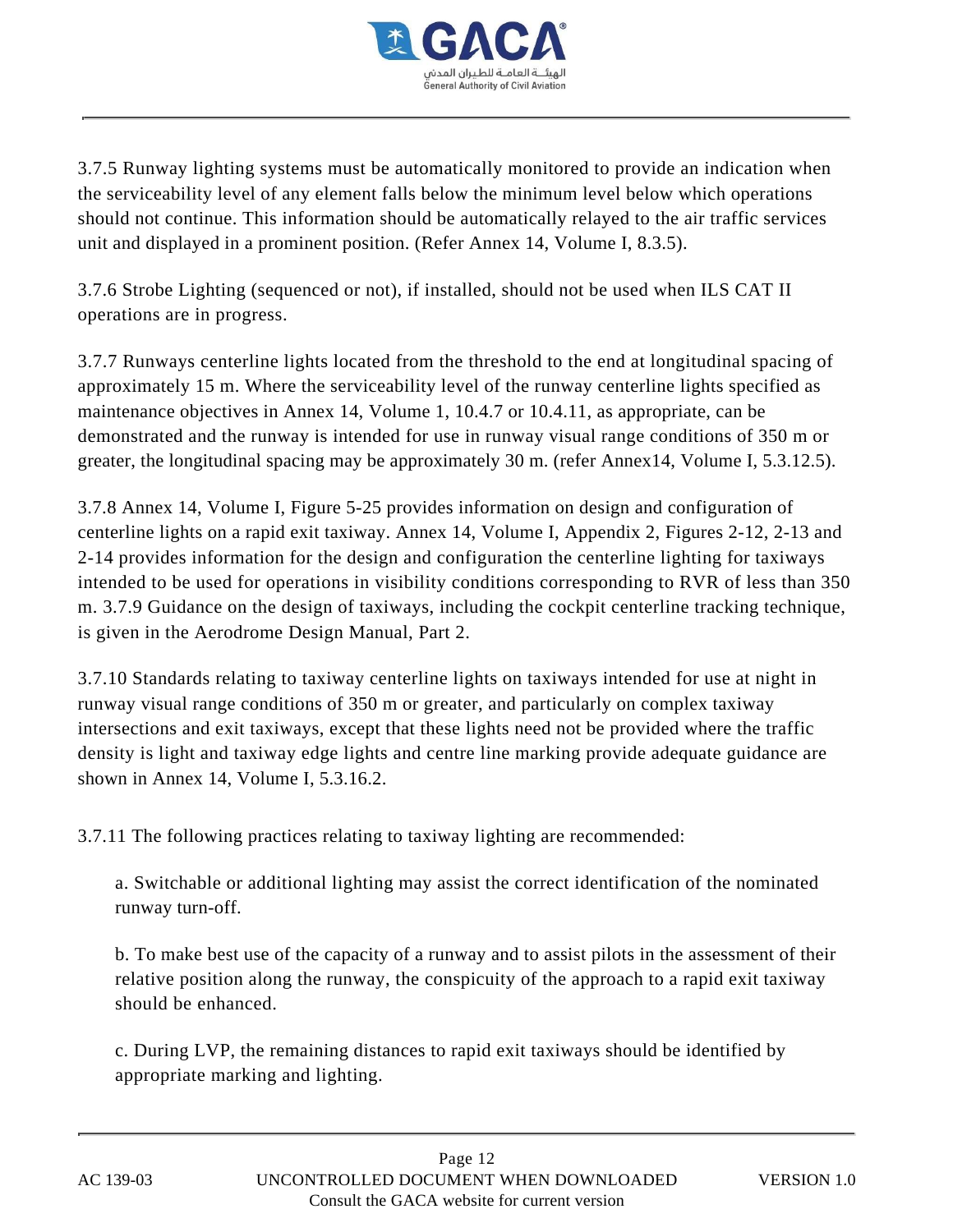

d. Experience has shown that low intensity lighting is of little use in daylight. Centerline lighting with an intensity of 80 candelas have been found to be effective at night with RVR down to 350 m, but higher intensity lights are recommended by day in visibility of this order on complicated taxi routes.

e. The location and spacing of taxiway lighting requires particular attention and closer spacing should be provided for operations in lower RVR conditions and on tighter radius turns.

f. Taxiway edge lights combined with taxiway centerline marking are adequate for operations in visibility conditions corresponding to RVR down to 350 m. (Refer Annex 14, Vol. I, 5.2.8).

g. For operations with RVR less than 350 m, centerline lighting is essential to provide continuous guidance between the runway centerline and aircraft stands, except where the traffic density is light and taxiway edge lights and centerline marking provide adequate guidance. (Refer Annex 14, Volume I, 5.3.16.1).

h. Where there may be a need to delineate the edges of a taxiway, e.g. on a rapid exit taxiway, narrow taxiway or in snow conditions, this may be done with taxiway edge lights or markers.

i. Provide lighting for all intermediate holding positions on an aerodrome for which ground movements are intended to be conducted while RAVC exist.

j. Provide lighting for each road-holding position serving a runway that may be used while RAVC exist.

3.7.12 Lighting should be provided for each road-holding position serving a runway when it is intended that the runway will be used in runway visual range conditions of values between 350 m and 550 m. (Refer Annex 14, Volume I, 5.3.27.2).

## *Stop Bars*

3.7.13 The primary safety function of stop bars is to assist in the prevention of inadvertent incursion of active runways and penetration of obstacle free zone (OFZ) by aircraft when visibility is reduced. A stop bar is switched on to indicate that traffic stop, and switched off to indicate that traffic may proceed. Unless contingency measures are in force, aircraft or vehicles must not be instructed to cross illuminated stop bars when entering or crossing a runway.

3.7.14 The key elements relating to the design and operation of Stop Bars are detailed in Annex 14, Volume I, 5.3.20.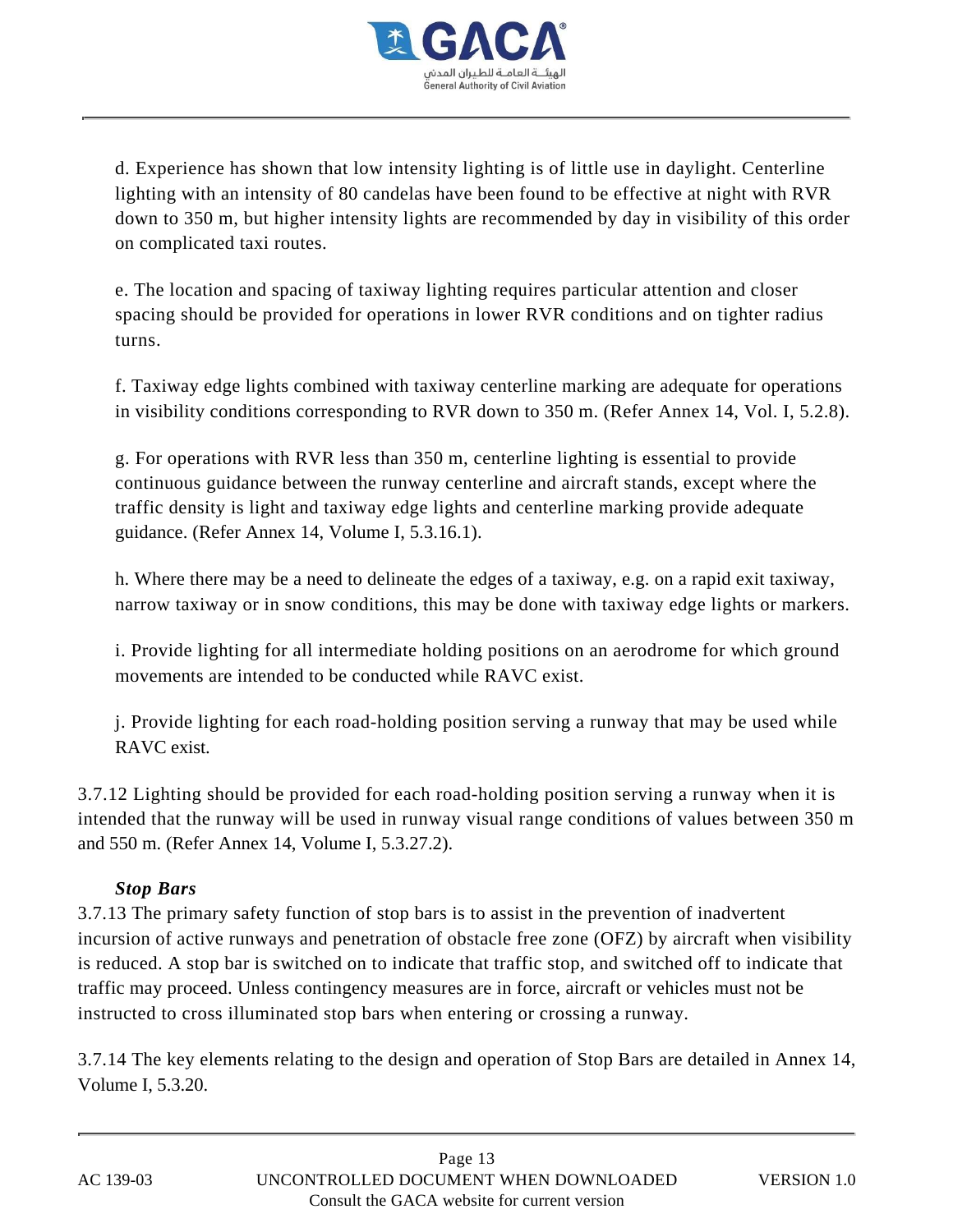

3.7.15 Except as specified in 3.7.14, a stop bar must be provided at each runway-holding position when it is intended that the runway will be used when RVR < 550 m. (Refer Annex 14, Volume I, 5.3.19.1 and 5.3.19.2)

3.7.16 The following exceptions may apply:

• Where appropriate aids and operational procedures are available to assist in preventing inadvertent incursions of aircraft and vehicles onto the runway; or

• Where operational procedures exist to limit, in RVR conditions less than a value of 550 m, the number of: o aircraft on the maneuvering area to one at a time; and o vehicles on the maneuvering area to the essential minimum.

3.7.17 Design requirements relating to stop bar lighting circuits are contained in Annex 14, Volume I, 5.3.19.13. Further guidance is available in the Aerodrome Design Manual, Part 5.

3.7.18 Except where a stop bar has been installed, intermediate holding position lights must be provided at intermediate holding positions intended for use when RVR < 350 m. (Refer Annex 14, Volume I, 5.3.20.1)

3.7.19 Where the normal stop bar lights might be obscured (from pilots view), for example, by snow or rain, or where a pilot may be required to stop the aircraft in apposition so close to the lights that they are blocked from view by the structure of the aircraft, then a pair of elevated lights should be added to each end of the stop bar. (Refer Annex 14, Volume I, 5.3.19.4)

3.7.20 When it is desired to provide traffic control by visual means or to supplement markings, stop bars should be provided at intermediate holding positions. (Refer Annex 14, Volume I, 5.3.19.3)

3.7.21 Unless the aerodrome layout, traffic density and applied operational procedures enable protection by other means as determined by the responsible authority, stop bars should be provided at all taxiways giving access to runways that will be used by aircraft conducting take-off or landing operations which require LVP to be in force. (Refer ICAO Doc 9365, 5.2.10)

3.7.22 The following practices relating to stop bars are recommended:

a. Where deemed necessary to assist in preventing inadvertent access of vehicles or aircraft to a taxiway, provide a stop bar as a no-entry bar across a taxiway which is intended to be used as an exit only taxiway. (Refer ICAO Doc 9476, 5.3.2)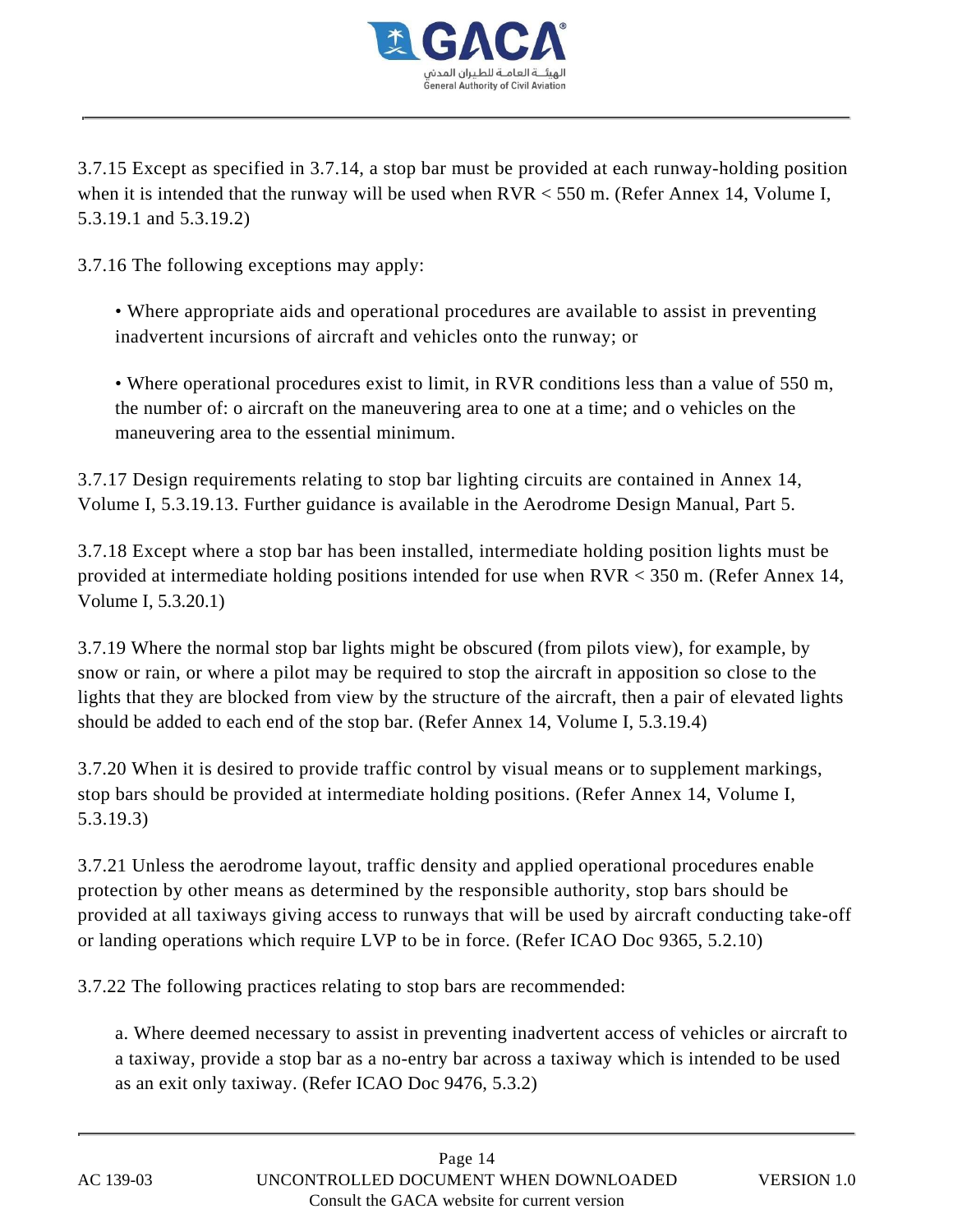

b. Consider the provision of stop bars at runway-holding positions for use at night and when RVR >550 m. (Refer Annex 14, Volume I, 5.3.19, Note 2)

c. Use stop bars (where provided) at least when RVR < 400 m. (Refer ICAO Doc 9365, 5.2.10)

d. Establish contingency measures to cover cases where the stop bars or controls are unserviceable. Publish such contingency measure in the AIP.

e. Runway-holding position markings, signs and stop bars may not by themselves be adequate during conditions of reduced visibility and runway guard lights are recommended as reinforcement.

f. Consider partially automating the operation of stop bars, reducing the need for operating personnel to manually intervene on each occasion; for example, a "limited visibility" setting on the control panel might automatically illuminate stop bars closing access to taxiways which are not to be used when visibility is reduced or, following a manual switch-off of a stop bar, the stop bar would automatically switch back on triggered by the crossing aircraft. (Refer ICAO Doc 9365, 5.2.10)

## *Runway guard lights*

3.7.23 Runway-holding position markings, signs and stop bars may not by themselves be adequate during conditions of reduced visibility and runway guard lights are recommended as reinforcement.

3.7.24 Runway guard lights are provided to warn pilots, and drivers of vehicles, when they are operating on taxiways that they are about to enter an active runway. Material relating to runway guard lights is detailed in Annex 14, Volume I, 5.3.22.

3.7.25 Runway guard lights, Configuration A, must be provided at each taxiway/runway intersection associated with a runway intended for use: • where the traffic density is heavy, when  $RVR < 1,200$  m; and • where a stop bar is not installed, whenever  $RVR < 550$  m. (Refer Annex 14, Volume I, 5.3.22.1)

Note: details of the configurations of runway guard lights are available at Annex 14, Volume I, Figure 5-23. 3.7.26 Runway guard lights, Configuration A or Configuration B or both, should be provided at each taxiway/runway intersection where enhanced conspicuity of the taxiway/runway intersection is needed, such as on a wide-throat taxiway, except that Configuration B should not be collocated with a stop bar. (Refer Annex 14, Volume I, 5.3.22.3)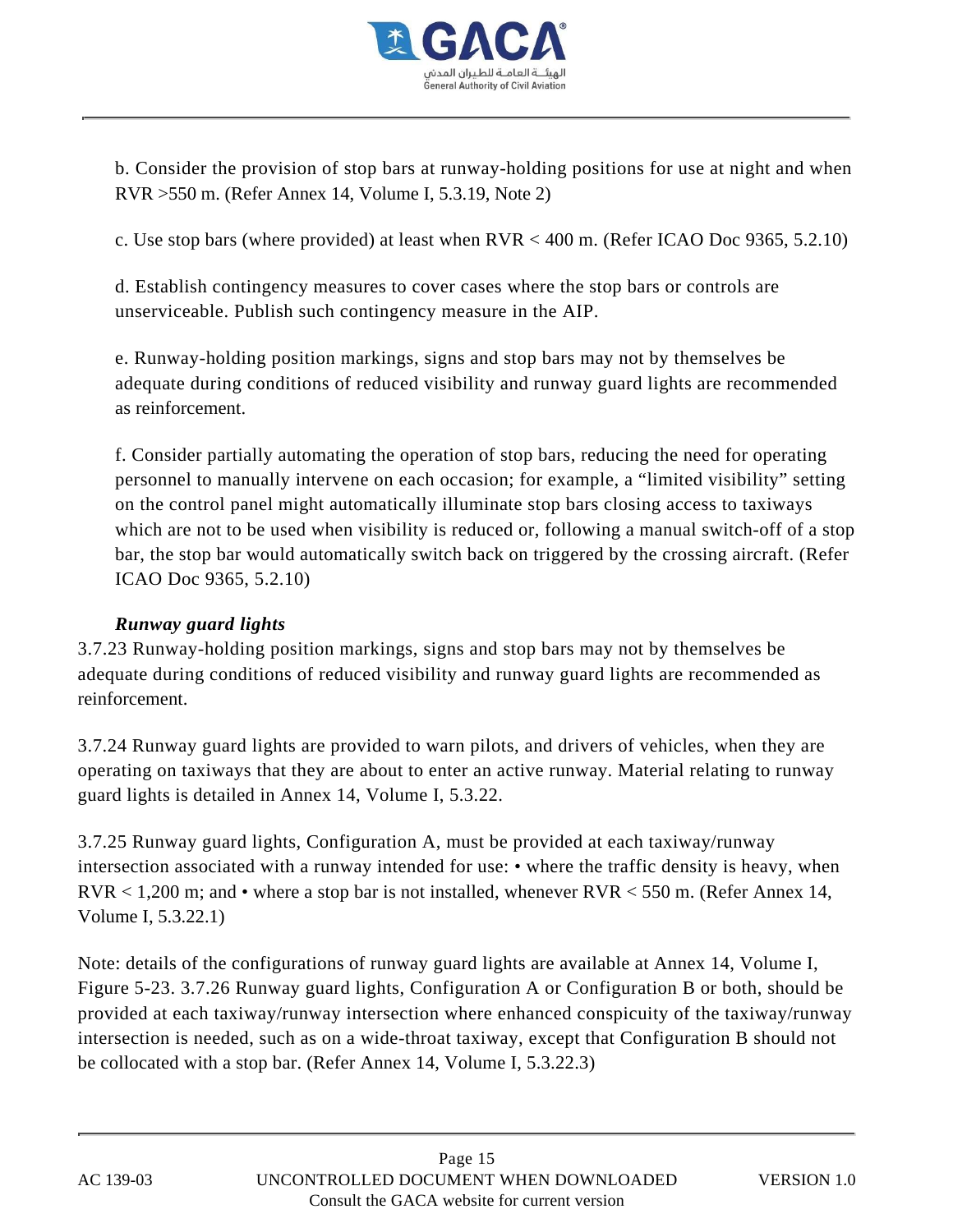

## *Road-holding position lights*

3.7.27 Road-holding position lights must be provided at each road-holding position serving a runway when it is intended that the runway will be used when RVR < 350 m. (Refer Annex 14, Volume I, 5.3.27.1)

3.7.28 Road-holding position lights should be provided at each road-holding position serving a runway when it is intended that the runway will be used when RVR < 550 m. (Refer Annex 14, Volume I, 5.3.27.2)

## *Rapid exit taxiway indicator lights (RETILs)*

3.7.29 RETILs should be provided on a runway intended for use in runway visual range conditions less than a value of 350 m and/or where traffic is heavy. (Refer Annex 14, Volume I, 5.3.14.1)

3.7.30 RETILs should be provided in RAVC to provide the pilot with useful situational awareness cues regarding the runway centerline. (Refer Annex 14, Volume I, Attachment A, 14.2)

# *Precision Approach Lighting*

3.7.31 Appropriate precision approach lighting systems must be provided in accordance with the provisions of Annex 14, Volume 1, para 5.3.4.22 to 5.3.4.39.

## **3.8 Signs.**

3.8.1 Key elements relating to the location and characteristics of signs are specified in Annex 14, Volume I, Section 5.4 and Appendix 4.

3.8.2 Mandatory instructions signs, information signs and location signs must be provided for the use of pilots and vehicle drivers to assist awareness of their position and of the direction to follow. (Refer Annex 14, Volume I, 5.4.2)

3.8.3 Runway exit signs must be provided where there is an operational need to identify a runway exit. (Refer Annex 14, Volume I, 5.4.3.3)

3.8.4 Runway vacated signs must be provided where the exit taxiway is not provided with taxiway centerline lights and there is a need to indicate to a pilot leaving a runway the perimeter of the ILS critical/sensitive area or the lower edge of the inner transitional surface, whichever is farther from the runway centerline. (Refer Annex 14, Volume 1, 5.4.3.4)

3.8.5 Signs must be illuminated in accordance with the provisions of Appendix 4 of Annex 14 when intended for use: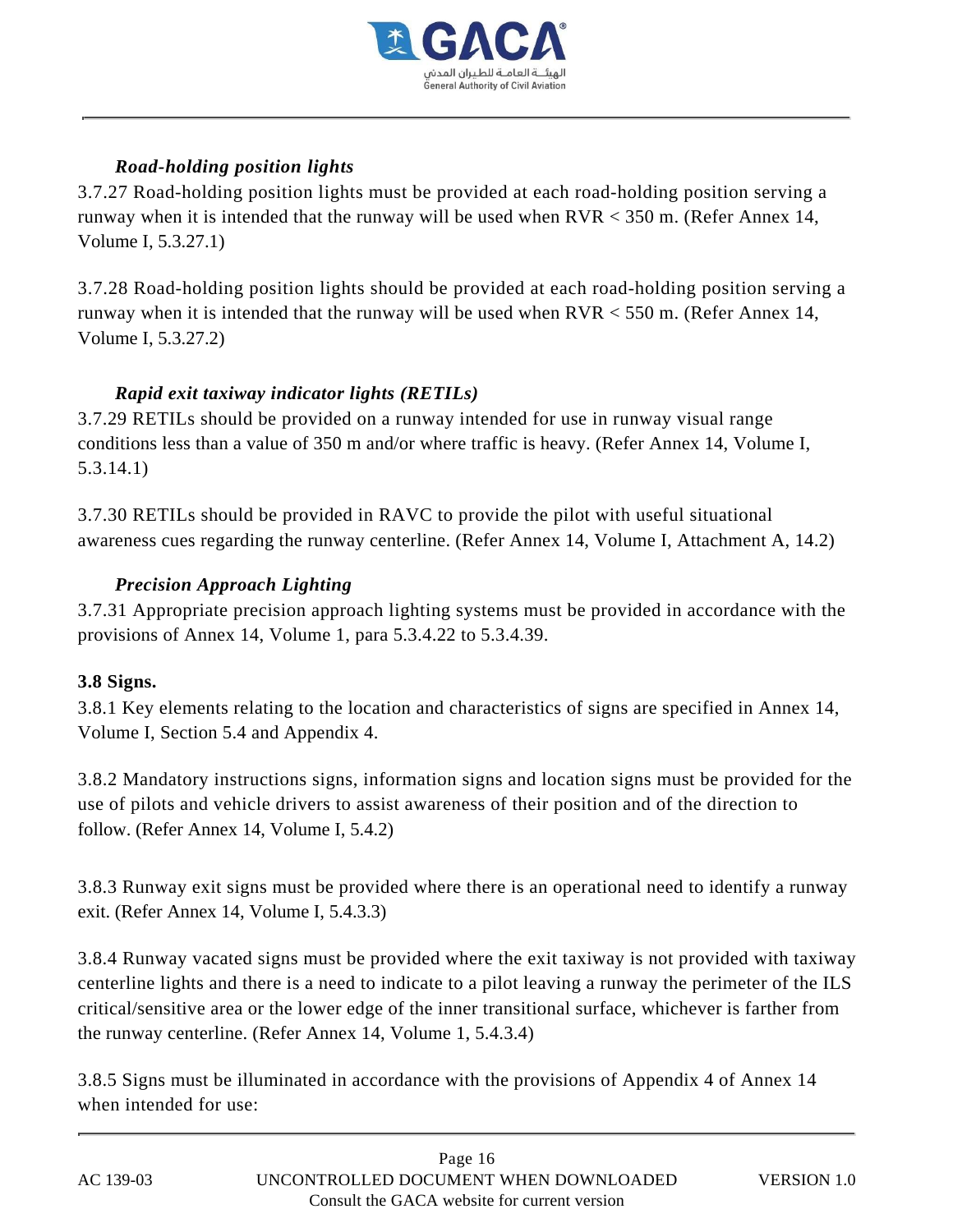

a. In runway visual range conditions less than a value of 800 m; or

b. At night in association with instrument runways; or

c. At night in association with non-instrument runways where the code number is 3 or 4. (Refer Annex 14, Volume 1, 5.4.1.7)

3.8.6 The following practices relating to signs are recommended:

a. Consider the need to provide visual clues to pilots under very low visibility. Designate taxiways, exits and entries in a manner which simplifies orientation on the aerodrome. (Refer Annex 14, Volume I, 5.4)

b. Provide service roads and emergency access roads with adequate signs to enable drivers of emergency response vehicles to establish their position and route in the lowest visibility conditions in which the aerodrome maintains operations.

c. Determine the location of signs laterally from the taxiway pavement edge, and the dimensions of the signs, considering the minimum visibility during which the aerodrome is used and the most restrictive aircraft type expected to operate at the aerodrome.

## *Low visibility departure operations*

3.8.7 During low visibility departure operations, runway exit signs must be provided where there is an operational need to identify a runway exit. (Refer Annex 14, Volume I, 5.4.3.3)

3.8.8 During low visibility departure operations, runway vacated signs must be provided where the exit taxiway is not provided with taxiway centerline lights and there is a need to indicate to a pilot leaving a runway the perimeter of the ILS critical/sensitive area or the lower edge of the inner transitional surface (whichever is farther from the runway centerline). (Refer Annex 14, Volume I, 5.4.3.4)

3.8.9 During low visibility departure operations, signs must be illuminated in accordance with the provisions of Appendix 4 of Annex 14 when intended for use:

a. In runway visual range conditions less than a value of 800 m;

- b. At night in association with instrument runways; or
- c. At night in association with non-instrument runways where the code number is 3 or 4.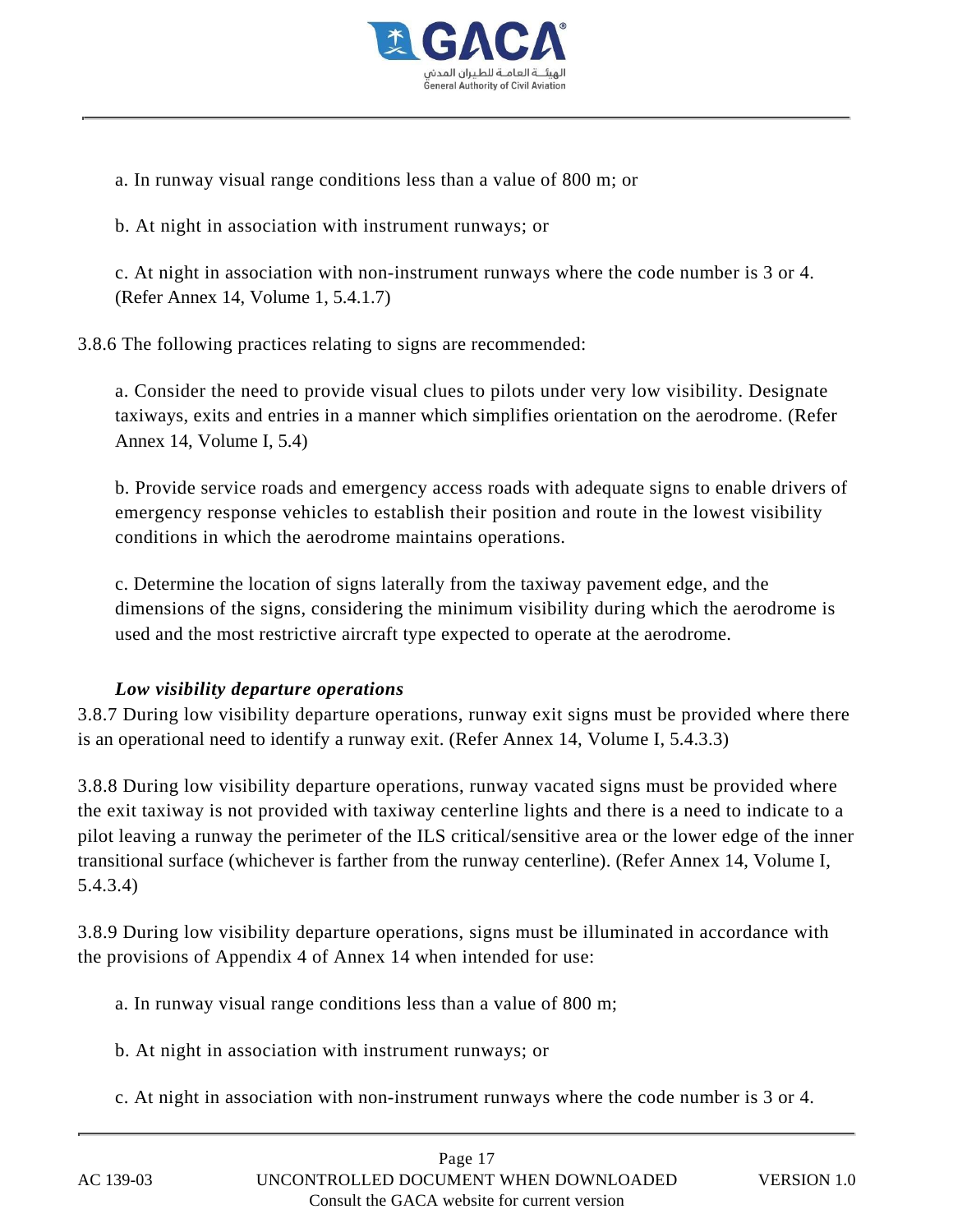

(Refer Annex 14, Volume 1, 5.4.1.77)

3.8.10 During low visibility departure operations, aerodrome operators should consider limiting the number of runway exits, taking into account the traffic density and the availability of adequate means to control ground operations.

## *Approach and landing operations*

3.8.11 During ILS Cat II approach and landing operations, runway exit signs must be provided where there is an operational need to identify a runway exit. (Refer Annex 14, Volume I, 5.4.3.3)

3.8.12 During ILS Cat II approach and landing operations, runway vacated signs must be provided where the exit taxiway is not provided with taxiway centerline lights and there is a need to indicate to a pilot leaving a runway the perimeter of the ILS critical/sensitive area or the lower edge of the inner transitional surface (whichever is farther from the runway centerline). (Refer Annex 14, Volume I, 5.4.3.4)

3.8.13 During ILS CAT II approach and landing operations, aerodrome operators should consider limiting the number of runway exits, taking into account the traffic density and the availability of adequate means to control ground operations.

3.8.14 During ILS CAT II approach and landing operations, aerodrome operators should consider providing runway vacated signs in all cases.

## **3.9 Aerodrome ground operations.**

## *Unserviceable areas*

3.9.1 Provisions relating to management of unserviceable areas during All Weather Operations are detailed at Annex 14, Volume I, 7.4.

3.9.2 The following practices relating to management of unserviceable areas during low visibility operations are recommended:

a. Display movement area unserviceability lights on any areas used by aircraft while low visibility procedures are in force.

b. Do not operate lighting on a closed runway or a closed or unauthorized taxiway or portion thereof while low visibility procedures are in force.

c. Use mobile closure devices, positioned in such a way as to meet the appropriate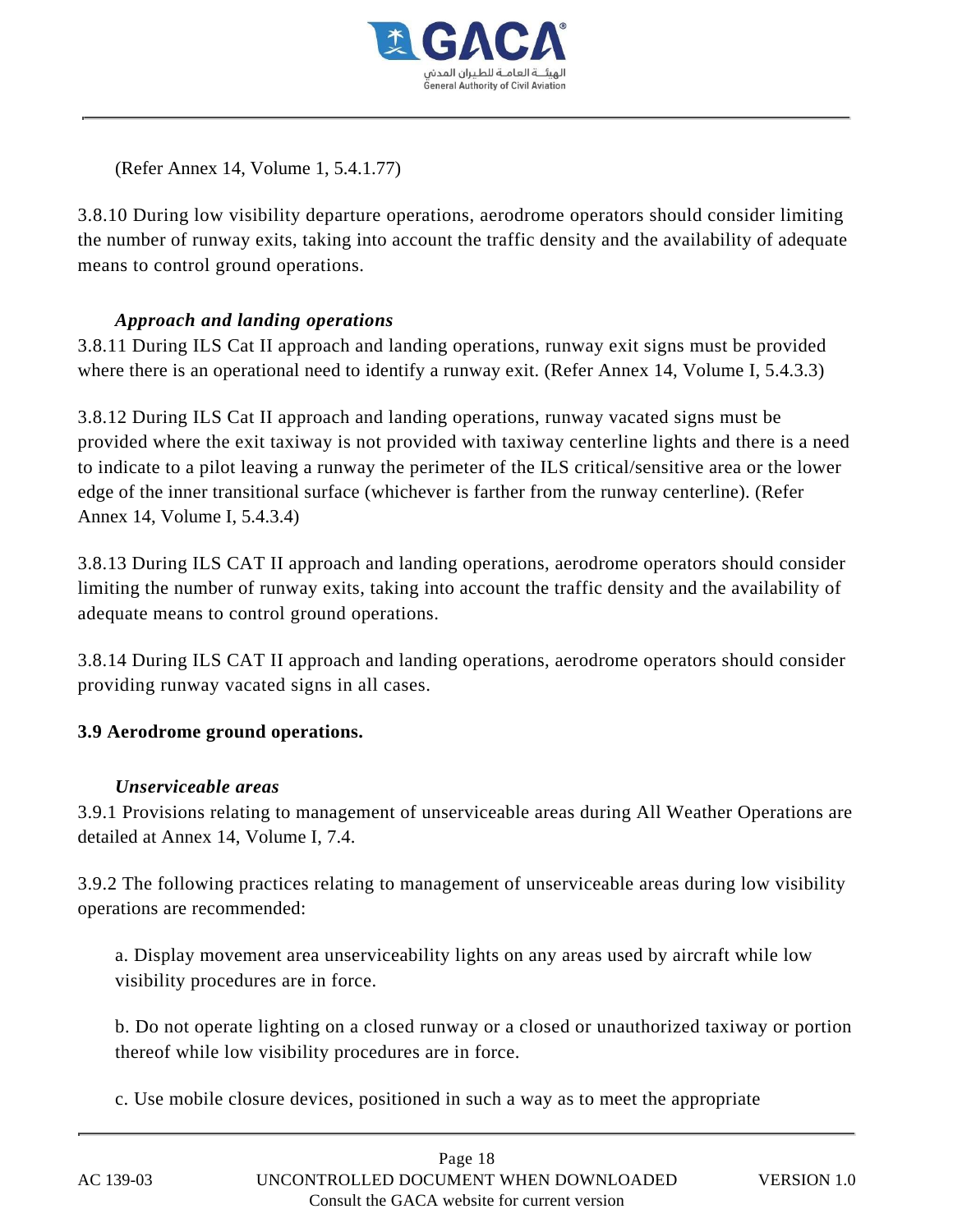

obstacle/obstruction clearance, frangibility and ILS localizer sensitive area clearance requirements.

#### *Movement area*

3.9.3 The following practices relating to management of movement areas during low visibility operations are recommended:

a. Establish LVPs to ensure that, in good time prior to the bringing low visibility procedures into operation, all airlines and other organizations with access to movement areas are notified; and

b. Establish LVPs to prevent unauthorized vehicular traffic from entering the movement area when low visibility operations are planned or are in force.

## *Aircraft ground operations*

3.9.4 The following practices relating to management of aircraft ground operations during low visibility operations are recommended:

a. In determining restrictions to apply when low visibility operations are planned or in force, consider the pilot's ability to taxi, taking into account:

- taxiway lighting and markings;
- the availability, location and characteristics of position and information signs.

b. Consider the need to limit aerodrome declared capacity and movement rates taking into account items such as the effects of reducing visibility, the physical layout of the aerodrome, supporting/enabling facilities such as signs and lighting, the availability of ground surveillance systems.

c. Establish defensive measures against runway incursions, such as limiting the choice of taxi-routing, additional operational procedures and/or radar monitoring, stop bars at runway access/holding points, or other technical means.

3.9.5 Additional information is available in ICAO Doc 9476 - Manual of SMGCS, and ICAO Doc 9830 - Manual on A-SMGCS.

## *Vehicles and pedestrians*

3.9.6 The general provisions relating to the on-aerodrome operation of vehicles are detailed in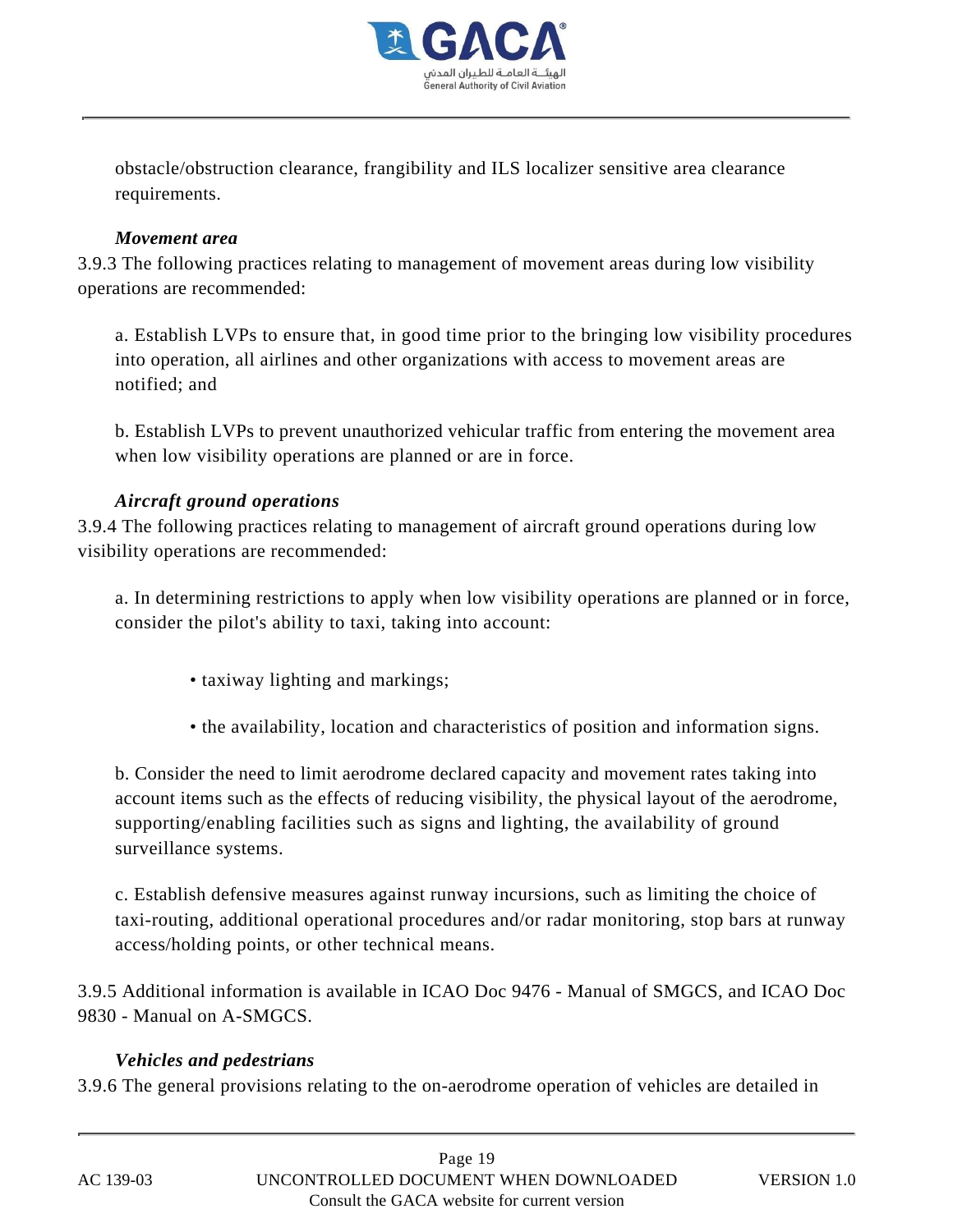

GACAR §§ 139.59 and 139.60 and ICAO Annex 14, Volume I, Section 9.7 (Aerodrome Vehicle Operations).

3.9.7 Further guidance on aerodrome vehicle operations is contained in Annex 14, Volume 1, Attachment A, Section 18, and on traffic rules and regulations for vehicles in the Manual of Surface Movement Guidance and Control Systems (SMGCS) (Doc 9476).

3.9.8 The general provisions relating to the knowledge and qualification requirements for operators of vehicles are detailed at Annex 14, Volume I, Attachment A, Section 18.

3.9.9 The general provisions relating to the control of vehicles and pedestrians on the maneuvering area are detailed GACAR Part 139.

3.9.10 The driver of a radio-equipped vehicle must establish satisfactory two-way radio communication with the aerodrome control tower before entering the maneuvering area and with the appropriate designated authority before entering the apron. The driver shall maintain a continuous listening watch on the assigned frequency when on the movement area. (Refer GACAR § 139.60)

3.9.11 All vehicles employed on the maneuvering area must be capable of maintaining two-way radio communication with the aerodrome control tower, except when the vehicle is only occasionally used on the maneuvering area and is either accompanied by a vehicle with the required communications capability, or employed in accordance with a pre-arranged plan established with the aerodrome control tower. (Refer GACAR § 139.60)

3.9.12 Aerodrome operators should refer to the EAPPRI (European Action Plan for the Prevention of Runway Incursions) - Edition 2 - for consideration of those provisions to apply during conditions of reduced aerodrome visibility.

# *Operators of vehicles*

3.9.13 If special operational procedures apply for operations in RAVC, an operator's knowledge of the operational procedures should be verified through periodic checks. (Refer Annex 14, Volume I, Attachment A, 18.4)

## *Vehicles and other mobile objects*

3.9.14 Vehicles (excluding aircraft) operating on the maneuvering area during RAVC must be lighted. (Refer GACAR Part 139 and Annex 14, Volume I, 6.1.6)

## *Rescue and fire-fighting services*

3.9.15 At locations where it is planned that taxi, take-off or landing operations will be permitted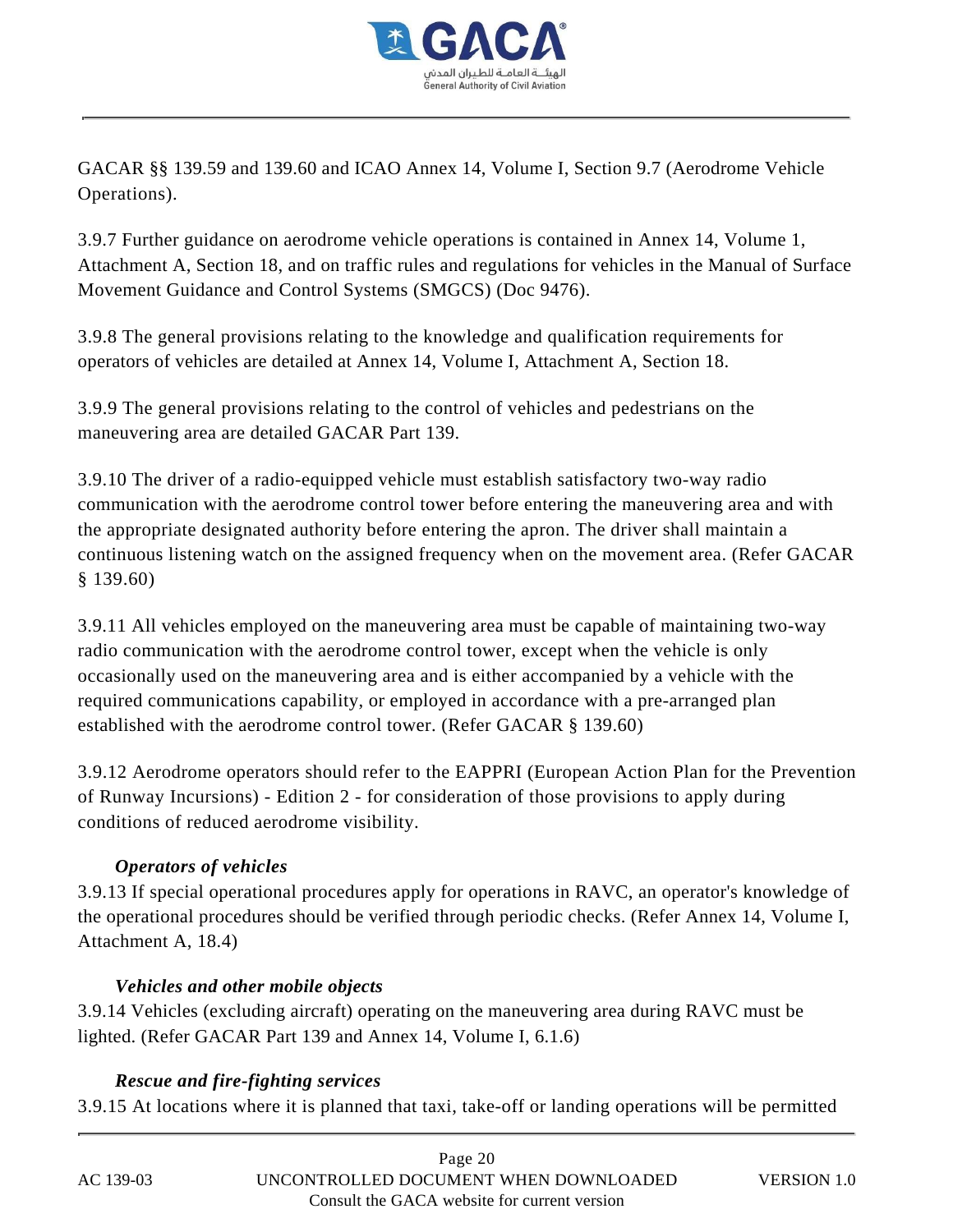

in conditions where visual reference is limited by weather conditions, aerodrome operators must establish and/or provide suitable guidance, equipment and/or operational procedures to enable and support the provision of rescue and fire-fighting services in less than optimum conditions of visibility. (Refer Annex 14, Volume I, 9.2.26)

#### *Vehicle documentation*

3.9.16 All vehicles allowed onto the maneuvering areas while RAVC exist must be equipped with an airfield chart permanently displayed in the drivers cab clearly showing all taxiways, runways, holding points and vehicle routes marked with their appropriate designation.

3.9.17 Written instructions should be provided for vehicle drivers, clearly detailing the actions to be taken in the event that the vehicle should break down or that the driver should become unsure of his position on the airfield when RAVC exist.

#### *Other requirements*

3.9.18 The following practices relating to the operation of vehicles in low visibility operations are recommended:

- a. Establish a driver education and training program covering:
	- The aerodrome layout, the impacts of reduced visibility (orientation on the aerodrome);
	- Special rules or operational procedures that will apply when reduced visibility occurs;
	- The operation of low visibility procedures;
	- The meaning of all markings, signs and aerodrome lighting; and
	- Where appropriate, standard radio-telephony phraseology.

b. Ensure drivers are aware of defined boundaries of their approved area(s) of operations under various conditions.

c. Provide practical training to facilitate visual familiarization of airside service roads, taxiway crossings and any restrictions during RAVC. (Refer ICAO Doc 9870, Appendix D, 2.1)

d. Conduct training of those personnel who are intended to operate on the maneuvering area during conditions of reduced visibility: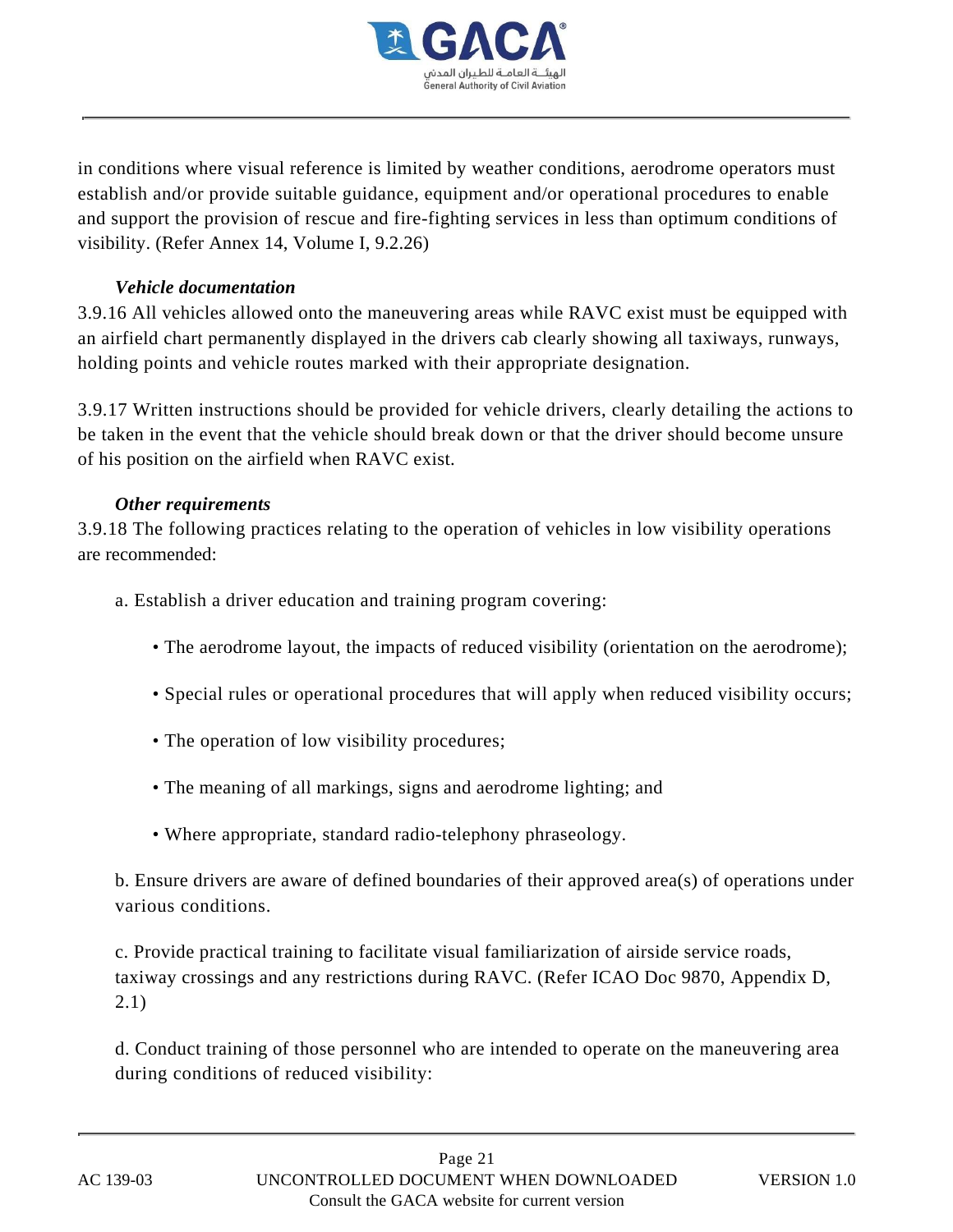

- This training may include actual or simulated exercises;
- Conduct this training in close co-ordination with ATC, in order that such personnel may become familiar with the level of assistance which can be provided by ATC.

e. Periodically verify vehicle operators' knowledge of any special operational procedures to be applied in RAVC. (Refer Annex 14, Volume I, Attachment A, 18.4)

f. Conduct training of personnel operating on the maneuvering area during conditions of reduced visibility in close co-ordination with ATC, so that such personnel may become familiar with the level of assistance which can be given by ATC, and other special characteristics of LVP.

3.9.19 During low visibility operations:

a. Persons and vehicles must be restricted to the essential minimum. (Refer Annex 14, Volume I, 9.5.4, Doc 9476, 3.2.16)

b. Prior to bringing low visibility operations into force, the aerodrome control tower must maintain a record of vehicle and persons operating on the maneuvering area. (Refer PANS-ATM, 7.12.6)

## *Aerodrome emergency response*

3.9.20 When low visibility operations are planned or are in force, establishing and reporting the accurate location of aircraft for the benefit of emergency response agencies takes on increased importance. As a matter of routine, aerodrome operators should:

a. Provide guidance for emergency vehicles responding during periods of RAVC. (Refer Annex 14, Volume I, Attachment A, 17.4.4).

b. Establish strategically located fire stations and/or stand-by positions on the movement area, locations determined to assist preserving emergency response times under various visibility conditions.

c. Consider the desirability at very large or complicated aerodromes of temporarily relocating RFFS vehicles to strategic points while RAVC exist.

d. Establish facilities and operational procedures enabling continuous communication between ATC and leading response agencies (such as Rescue and Fire Fighting vehicles).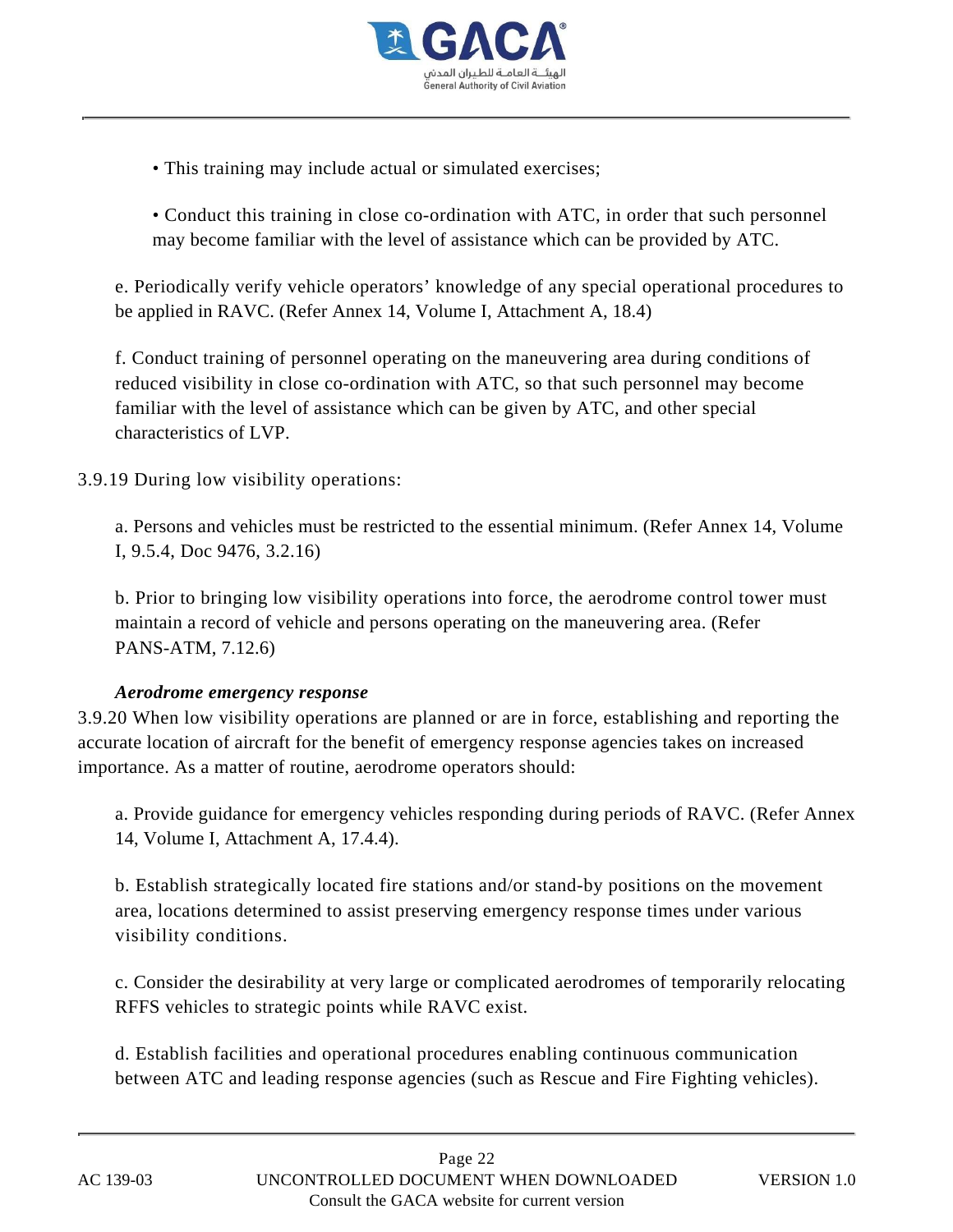

e. Provide service roads and emergency access roads with adequate signs and markings which enable drivers to establish their position and route in the lowest visibility conditions in which the aerodrome maintains operations.

3.9.21 Aerodrome control agencies should use all available aids, including ground surveillance aids (such as Surface Movement Radar and A-SMGCS where available), to assist emergency response agencies proceed quickly to an emergency site.

## *Apron management service*

3.9.22 At some aerodromes an Apron Management Service may be established to manage the movement of aircraft, vehicles and persons over the apron areas. The safe and effective movement of aircraft and vehicles requires both management and traffic regulation. The demand for traffic regulation will considerably increase in very low visibility where pilots and drivers of vehicles are hampered in identifying position and routing and in their ability to avoid other traffic. Therefore, special operational procedures should be developed by the unit operating the Apron Management Service to manage the movement of aircraft and vehicles on the apron for the lowest visibility conditions under which the aerodrome will maintain operations.

3.9.23 The interface between the Apron Management Service and ATC is particularly important during low visibility operations. A formal Service Letter Agreement (SLA) between ATC and the Apron Management Service should define the operational procedures to be used and clearly state the tasks and responsibilities of each party in low visibility operations, in particular including provisions for the movement of vehicles on the apron.

3.9.24 Provisions relating to the establishment and provision of Apron Management Services (AMS) are detailed at Annex 14, Volume I, 9.5.

3.9.25 Further guidance on an apron management service is given in the Airport Services Manual (Doc 9137), Part 8, and in the Manual of Surface Movement Guidance and Control Systems (SMGCS) (Doc 9476).

3.9.26 Where low visibility procedures are in force, persons and vehicles operating on an apron must be restricted to the essential minimum. (Refer Annex 14, Volume I, 9.5.4)

3.9.27 When warranted by the volume of traffic and operating conditions, it is recommended that an appropriate apron management service be provided. (Refer Annex 14, Volume I, 9.5.1)

3.9.28 The following practices relating to apron management services in low visibility operations are recommended: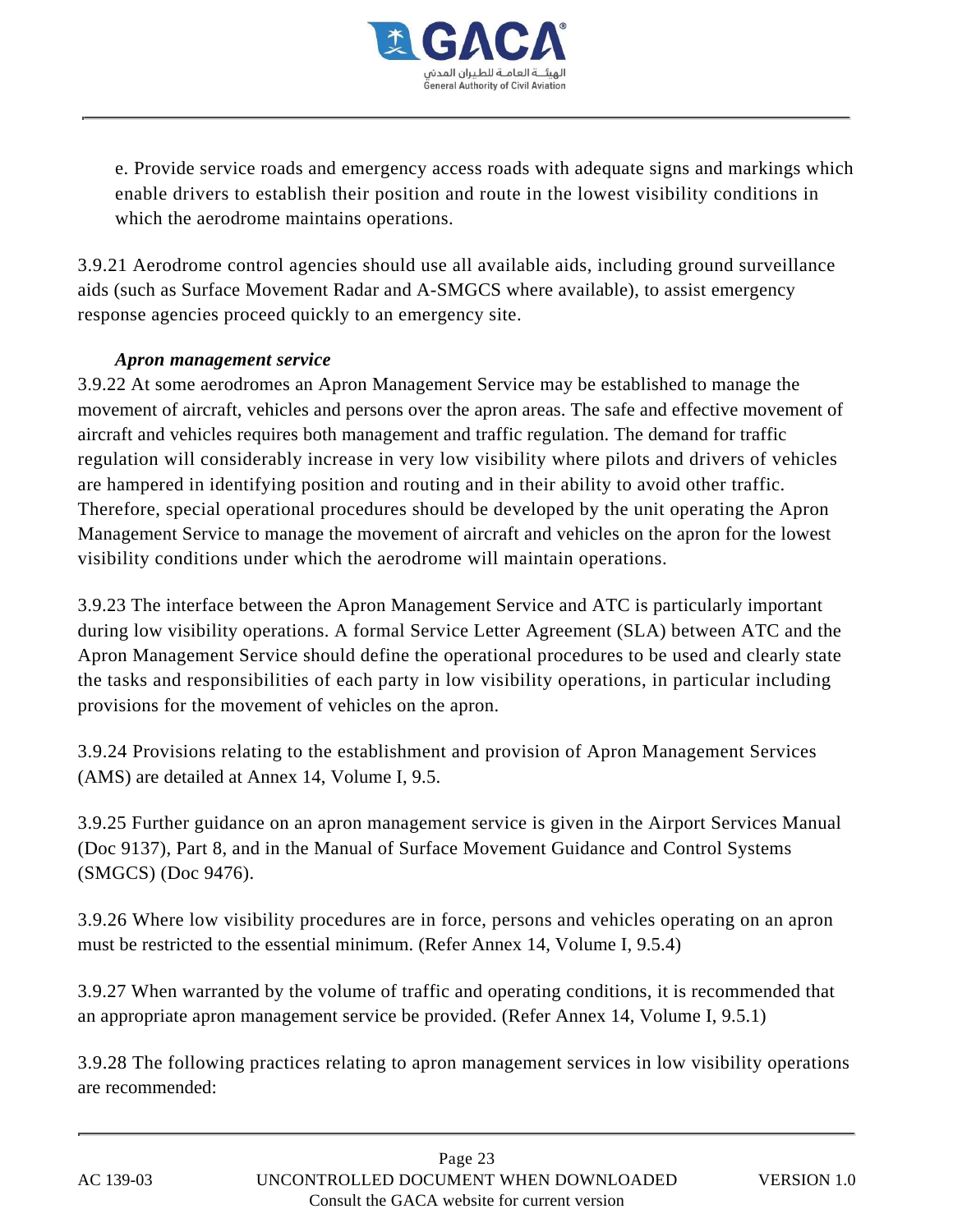

a. When meteorological conditions limit visual reference, restrict persons and vehicles operating on an apron to the essential minimum.

b. The unit operating the Apron Management Service should develop special operational procedures to manage the movement of aircraft and vehicles on the apron for the lowest visibility conditions under which the aerodrome will maintain operations.

c. A Service Level Agreements (SLA) should be established between ATC and the Apron Management Service defining the procedures to be used, and clearly stating the tasks and responsibilities of each party when RAVC exist, and/or while low visibility procedures are in force, in particular including provisions for the movement of vehicles on the apron.

## **3.10 Low Visibility Procedures**

3.10.1 Aerodrome Operators must develop and provide for approval a set of Low Visibility Procedures (LVP) that meet the following objectives:

a. Protect active runways against incursions by aircraft, vehicular and pedestrian traffic;

b. Facilitate the availability of various support equipment and facilities (including for example, RVR equipment and aerodrome lighting) to prescribed levels of availability and redundancy, to support those flight operations which require LVP to be in force;

c. Preserve the accuracy of radio navigation aids, for example via protection of ILS Critical and Sensitive Areas;

d. Support the efficient flow of aircraft, mainly between terminal buildings and runways, but also between other areas, such as aprons and maintenance facilities;

e. Reduce the possibility of conflicts between the aircraft, vehicular and pedestrian traffic;

f. Assist ATC and/or Apron Management staff to maintain situational awareness of the positions of traffic on the maneuvering area and aprons;

g. Facilitate coordinated action by various agencies, including the aerodrome and aircraft operators, rescue and fire fighting services, vehicle operators and drivers, MET and AIS providers, and ATS; and

h. Ensure that accurate and timely information is available to pilots regarding the status of relevant supporting systems, including equipment, facilities, meteorological conditions and the LVP themselves.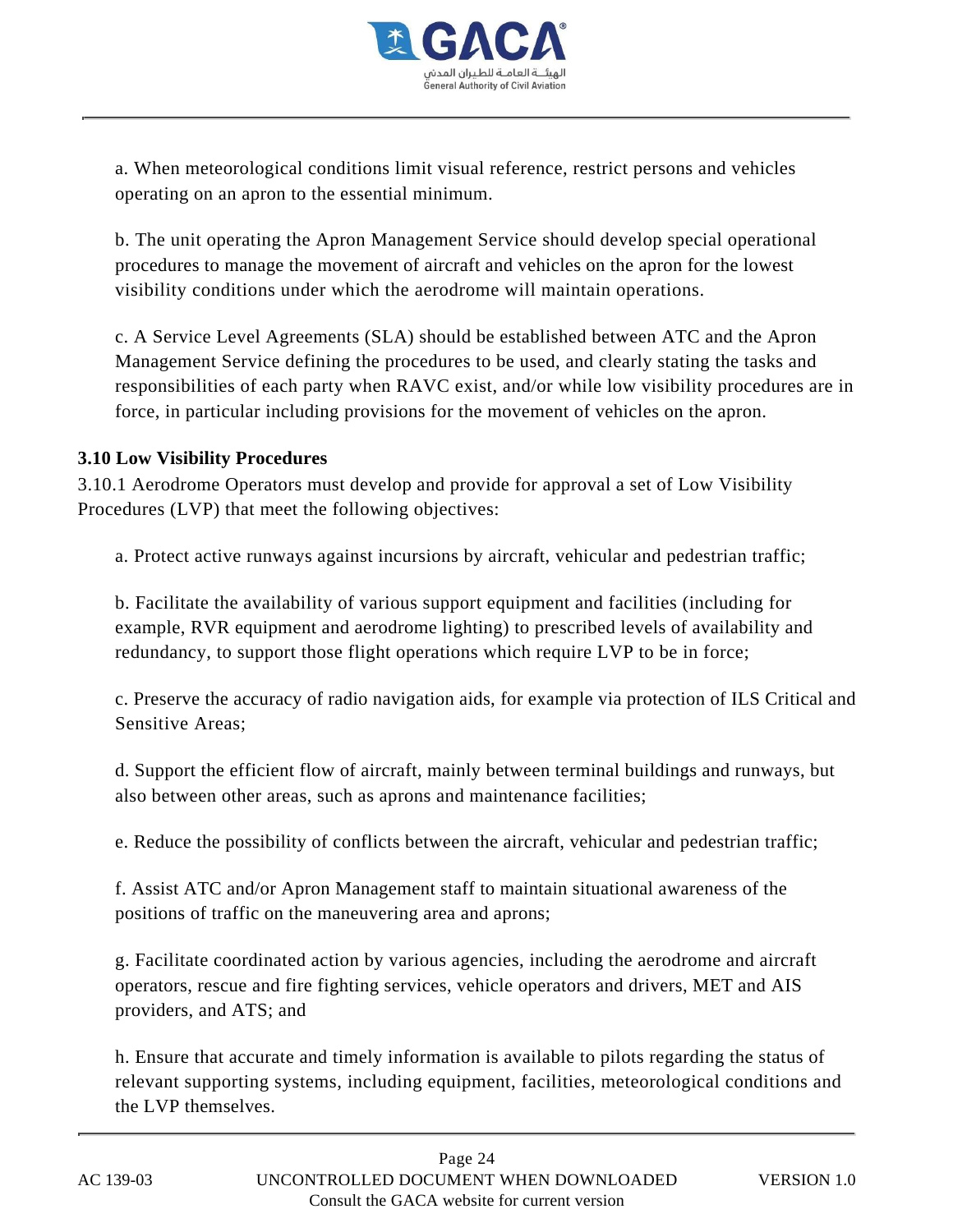

3.10.2 Development and establishment of the provisions necessary to achieve these objectives will require the cooperative efforts of many aerodrome stakeholders, including but not be limited to, the aerodrome operator, airport safety and security agencies, ground support providers and major operators, technical and engineering section(s) responsible for establishment and/or maintenance of visual and non-visual aids and power supplies, meteorological services, air traffic services, and the rescue and fire-fighting services.

3.10.3 Before starting to develop the facilities, equipment and operational procedures necessary to support aerodrome operations that require LVP to be in force, the aerodrome operator will need to coordinate with aerodrome stakeholders to ascertain the:

- a. Incidence of RAVC;
- b. Volume of traffic expected to operate in such conditions;
- c. Assessment of current needs and equipment; and
- d. Justification for such operations.
- 3.10.4 In developing the LVP the aerodrome operator must:

a. Establish the worst conditions (lowest visibility/RVR &/or height of cloud base at which the aerodrome intends to operate;

b. Complete a comprehensive safety and security assessment of the total aerodrome movement area and its operations;

c. Provide any additional and/or more reliable ground aids and equipment;

d. Provide for more comprehensive control of ground traffic;

e. Provide specific Low Visibility Procedures and regulations for implementation by the relevant affected agencies;

f. Assess the RFF deployment and response time; and

g. Provide appropriate training and qualification of relevant personnel.

3.10.5 In developing LVP the aerodrome operator must also consider various factors including, but not limited to: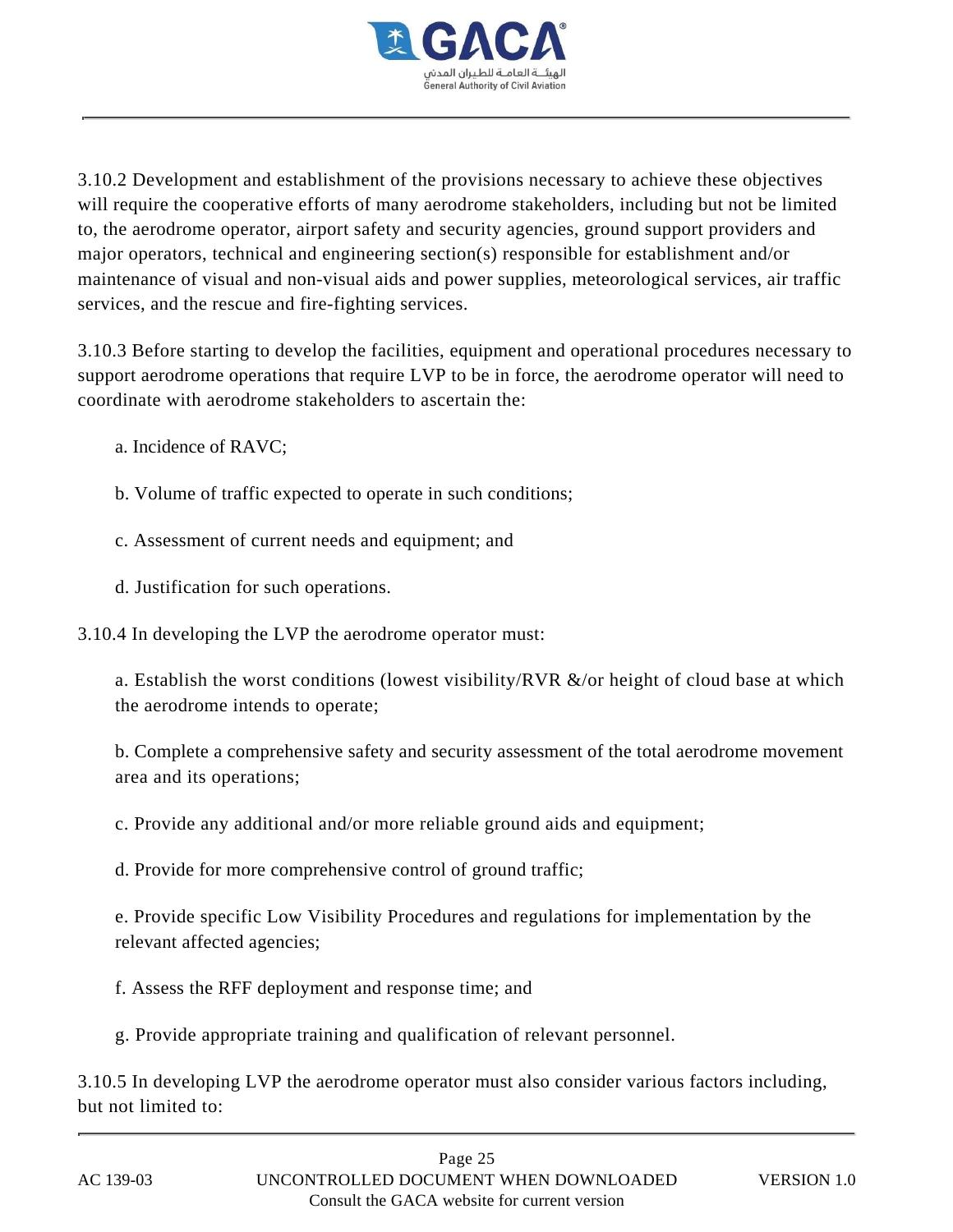

a. Determination of the aircraft flight operations to be supported by LVP;

b. Determination of desired movement rates, and evaluation of impacts on airport capacity while LVP are in force;

c. Evaluation of aerodrome visual aids, existing and as required to support operations that require LVP, including assessment of aerodrome markings, lighting systems and signs for suitability; and

d. Evaluation and establishment of meteorological elements existing and as required to support operations that require LVP:

• Determination of the limits for initiating and terminating LVPs;

• Examination of available meteorological equipment used by meteorological services; and

• Evaluate the need to establish the additional meteorological facilities and services for the desired flight operations.

e. Evaluation of AIS and FIS requirements, such as requirements for change to the AIP, such as aeronautical charts and AIP entries required to support LVP, and the need for ATIS facilities;

f. Evaluation of requirements for communications between ATC and aircraft, vehicles, rescue and fire- fighting services, meteorological services, engineering support, security, apron control, other ATC units, air traffic flow management and other units/authorities/services affected by LVP;

g. Determination of the non-visual aids to navigation needed to support operations that require LVP, particularly all components of ILS and associated monitoring systems;

h. Determination of critical and sensitive areas for ILS glidepath and localizers;

i. Evaluation of existing operational procedures and requirements for visual and non-visual aids, meteorological instrumentation and power supplies;

j. Evaluation of the suitability of existing, or need for new surveillance systems for ground movements;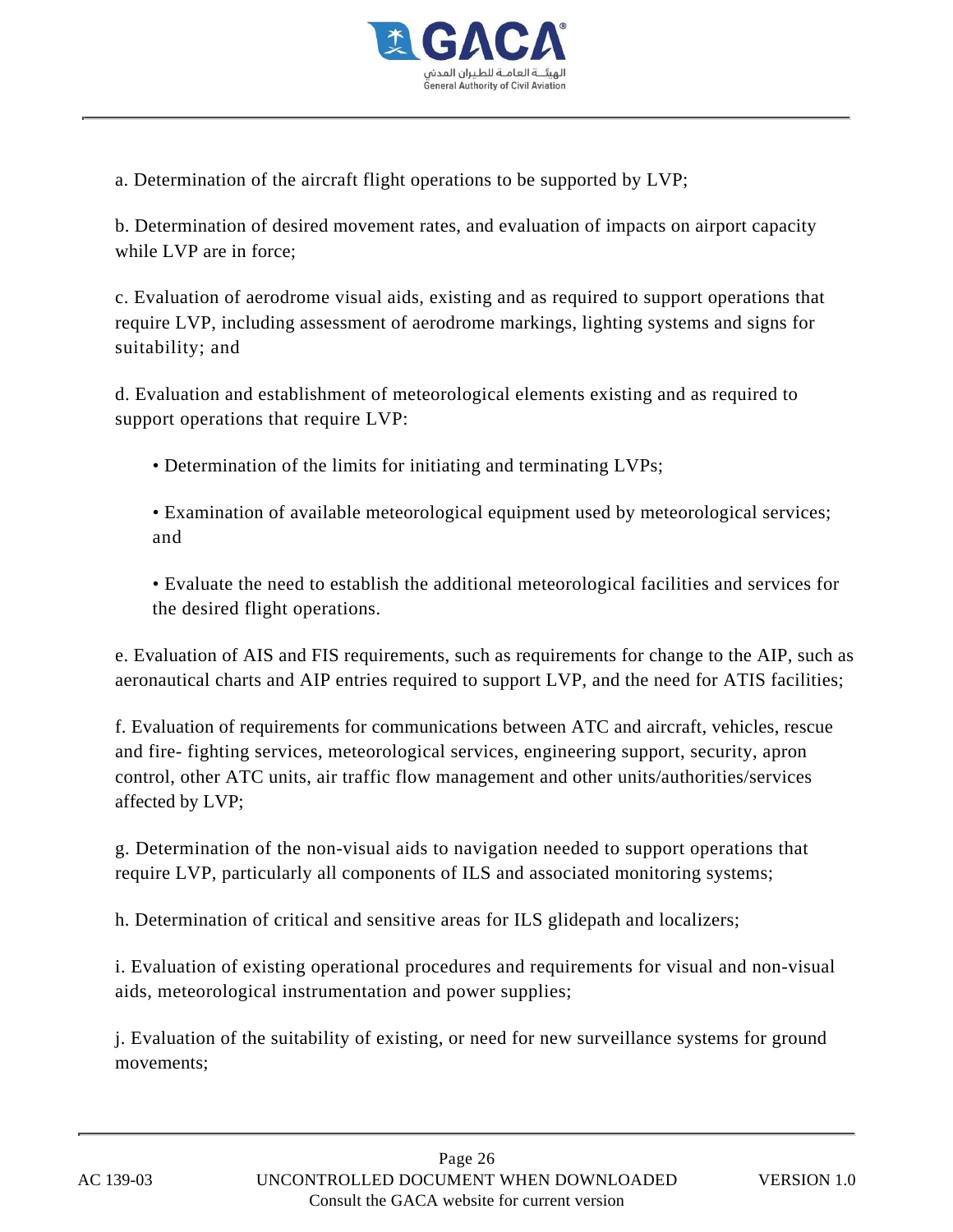

k. Evaluation of existing airport access control measures;

l. Evaluation of ground and access restrictions that would be necessary to preserve the safety of aircraft operations while LVP are in force, considering ground support services, such as re-fuelling, cleaning, maintenance, cargo and baggage handling and catering services; m. Evaluation of the risk of runway incursions, including a review of the history of runway incursions and taxiway conflict incidents (runway hotspots, runway safety team);

n. Evaluation of airport layout with particular attention to taxi routes between aprons and runways, ground traffic routes, service roads, access control points, access point to the movement area, and existing control mechanisms;

o. Evaluation of existing ATC and AMS rules and operational procedures for compatibility with LVP;

p. Evaluation of the suitability of inter-unit Letters of Agreement for supporting LVP;

q. Evaluation of training and competence requirements for operational staff (for example, safety officers, airside drivers, RFFS, maintenance crews, technicians, AMS & ATC); and

r. Evaluation of impact of LVP on rescue and fire-fighting services on emergency response times.

3.10.6 Once Low Visibility Procedures have been approved by the President, they must be published in the appropriate local aerodrome instructions and also in the AIP in the AD section (Refer Annex 15, Appendix 1, Part III). At this point the LVP have been established. The LVP must then activated and brought into in force and applied whenever the following types of operations (as appropriate or approved) are in progress:

a. Departure operations in RVR conditions less than a value of 550 m;

- b. CAT II approach and landing operations;
- c. Other Than Standard CAT II approach and landing operations;
- d. Lower Than Standard CAT I approach and landing operations.

## **3.11 Aerodrome Survey Requirements and Obstacle Limitation Criteria**

3.11.1 Aerodrome operators must ensure that the all relevant aerodrome survey requirements are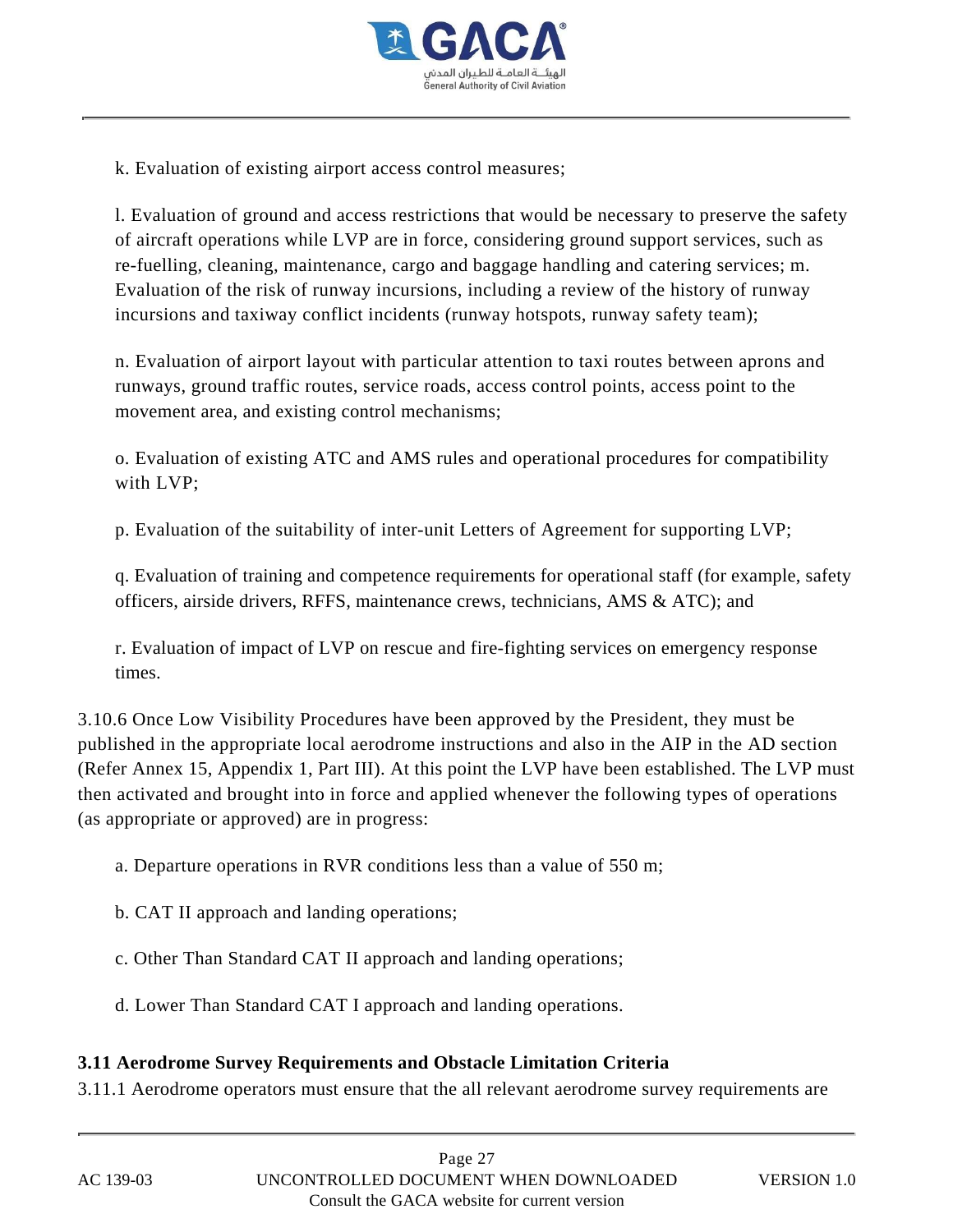

met as part of the approval process for low visibility procedures. Survey requirements are detailed in GACA Document SER/ASSD/Survey-01 – Aerodrome Survey Requirements – Standards, Guidance and Information for Aerodrome Operators and Surveyors. This document is available from the GACA.

3.11.2 Criteria for obstacle limitation surfaces are specified in Annex 14, Volume I. Guidance on obstacle limitation surfaces for runways using ILS is given in ICAO Doc 9137, Part 6. The limitation of obstacles in, and the dimensions of, an obstacle-free zone are prescribed in Annex 14, Volume I. For Category II and III operations, the obstacle-free zone, extended to the appropriate Category II obstacle clearance height, should not be penetrated by any obstacle except those specifically permitted in Annex 14, Volume I.

## *Pre-threshold terrain*

3.11.3 Annex 4 requires that a precision approach terrain chart be published by States providing facilities for Category II operations, and ICAO Doc 8697 provides guidance on the production of suitable charts. The operation of some automatic landing systems is dependent on the radio altimeters. The flare profile, rate of descent at touchdown, and the distance of the touchdown point from the runway threshold can be affected by the profile of the terrain immediately prior to the threshold.

3.11.4 The terrain which is most critical lies in an area 60 m either side of the runway centerline extending into the approach area to a distance of at least 300 m before the threshold. The guidance material in Annex 14, Volume I, makes reference to the maximum slopes of pre-threshold terrain which are normally acceptable when planning a new runway on which operations are to include coupled approaches and automatic landing. However, radio altimeter inputs may also be required when the aircraft is on final approach as much as  $8 \text{ km}$  (5 NM) from touchdown.

3.11.5 At aerodromes where the terrain beneath the approach flight path is not level, abnormal autopilot behavior may result as follows:

a. Where the terrain under the approach is markedly lower than the threshold, the radio altimeter input for a particular stage of the approach may be signaled later than required;

b. Where the terrain under the approach is markedly higher than the threshold, the radio altimeter input for a particular stage of the approach may be signaled sooner than required; and

c. Where the terrain consists of a series of ridges and valleys, an input of incorrect altitude information to the automatic flight control systems may take place. This may result in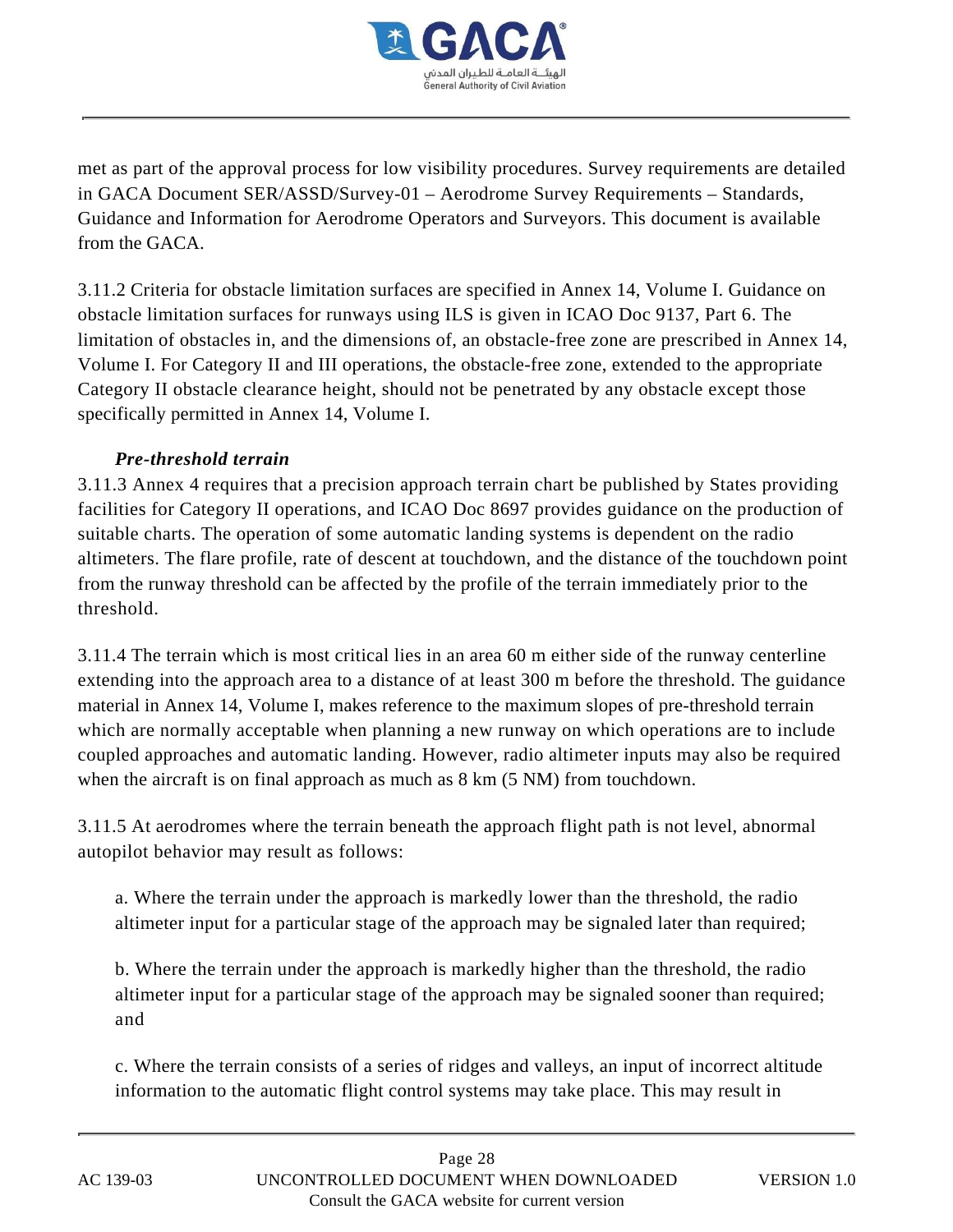

unacceptable autopilot and flight-path behavior.

3.11.6 Where the characteristics of the terrain are considered marginal for a particular aircraft type, a demonstration should be made to determine that the performance or function of the automatic flight control system is not adversely affected. The demonstration may take the form of flight trials or a suitable analysis. Any additions or alterations to existing structures or terrain in the pre-threshold area should be considered for their effect on published information. In the event that an alteration has a significant effect on radio altimeters, the amended data relating to the terrain profile should be rapidly disseminated.

3.11.7 In accordance with Annex 4, Chapter 6, the precision approach terrain chart depicts a profile of the terrain to a distance of 900 m (3 000 ft) from the threshold along the extended centerline of the runway. Therefore determination of DA/H by means of the radio altimeter should consider the approach terrain out to 900 m from the threshold.

## **3.12 Letters of Agreement**

3.12.1 Aerodrome operators must establish appropriate letters of agreement relating to low visibility procedures. This specifically includes a letter of agreement with the following organisations:

- The air traffic services (ATS) provider at the aerodrome;
- The aeronautical telecommunications provider responsible for the CNS infrastructure at the aerodrome;
- The meteorological service provider for the aerodrome.

## **3.13 Aerodrome Safety Assessment**

3.13.1 In conditions of limited visibility, air traffic controllers may no longer be able to see the entire movement area of the aerodrome, but flight crews will still have the capability to see and avoid other traffic in their vicinity. In worse conditions, neither the controller nor the flight crews may be able to see other proximate traffic, and it may then become essential to have a system which effectively ensures the separation of aircraft from aircraft or from vehicles. Guidance on such systems is given in ICAO Doc 9476 and ICAO Doc 9830.

3.13.2 In creating operational procedures for surface movements in limited visibility, a comprehensive safety assessment of the aerodrome should be undertaken. Such an assessment requires examination of all the relevant factors such as layout of the movement area and aircraft and vehicle routings, relevant existing instructions and rules, meteorological records, movement